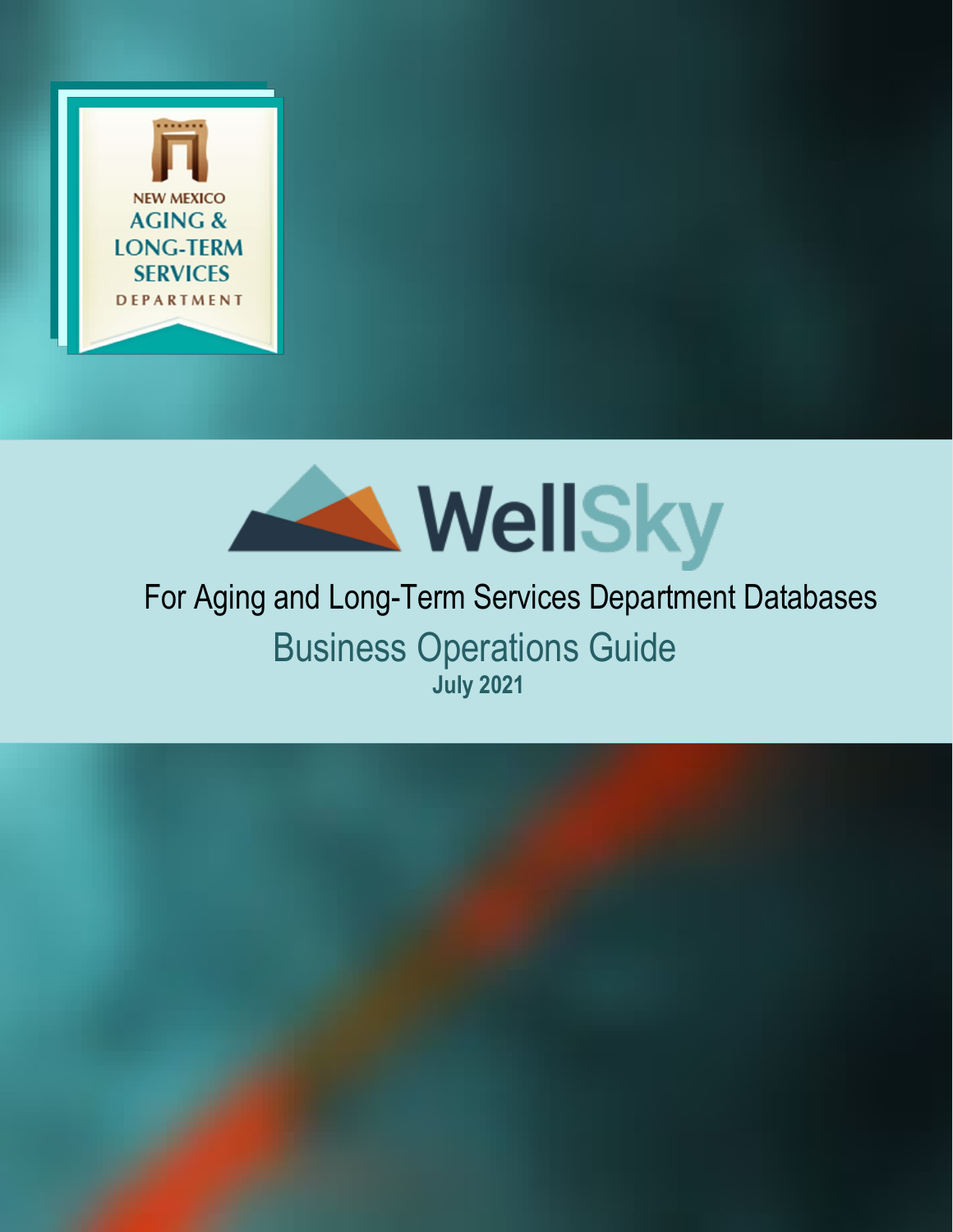

# WellSky Databases Business Operations Guide

As stewards of New Mexico Aging and Long-Term Services Department (NMALTSD) resources, staff are responsible for conducting their work in the highest ethical fashion. The NMALTSD expects each person to exercise sound judgment in serving the community. The NMALTSD acknowledges the challenges inherent in the environment of a large, complex organization. This business operations guide provides a framework for appropriate stewardship of NMALTSD resources with regard to the use of its consumer services databases. Adhering to the standards and practices in this business operations guide is important to achieving our tradition of excellence in serving older New Mexicans.

The Administration for Community Living (ACL), NMALTSD's federal oversight agency, administers programs authorized through a variety of statutes. The NMALTSD and its AAAs strive to maintain compliance to these statutes.

# <span id="page-1-1"></span>**About Community Living**

All people, regardless of age or disability, should be able to live independently and participate fully in their communities. Every person should have the right to make choices and to control the decisions in and about their lives. This right to selfdetermination includes decisions about their homes and work, as well as all the other daily choices most adults make without a second thought.

# <span id="page-1-2"></span>**Older Americans Act**

Congress passed the [Older Americans Act](https://acl.gov/node/650/) (OAA) in 1965 (updated most recently in 2016) in response to concern by policymakers about a lack of community social services for older persons. The original legislation established authority for grants to states for community planning and social services, research and development projects, and personnel training in the field of aging. The legislation created the Administration on Aging (AoA) at ACL to manage grant programs and to serve as the federal focal point on matters concerning older adults.

## <span id="page-1-3"></span>**Developmental Disabilities Act**

The purpose of the [Developmental Disabilities Assistance and Bill of Rights Act of 2000](https://acl.gov/node/106) (DD Act), as described in the current law, is to "assure that individuals with developmental disabilities and their families participate in the design of and have access to needed community services, individualized supports, and other forms of assistance that promote self-determination, independence, productivity, and integration and inclusion in all facets of community life …" This legislation created the Administration on Intellectual and Developmental Disabilities (AIDD) at ACL.[1](#page-1-0)

<span id="page-1-0"></span>WellSky Business Operations Guide Version 6.25.21 **Page 2 | 38** Page 2 | 38 1ACL[. https://acl.gov/about-acl/policy-and-regulations](https://acl.gov/about-acl/policy-and-regulations)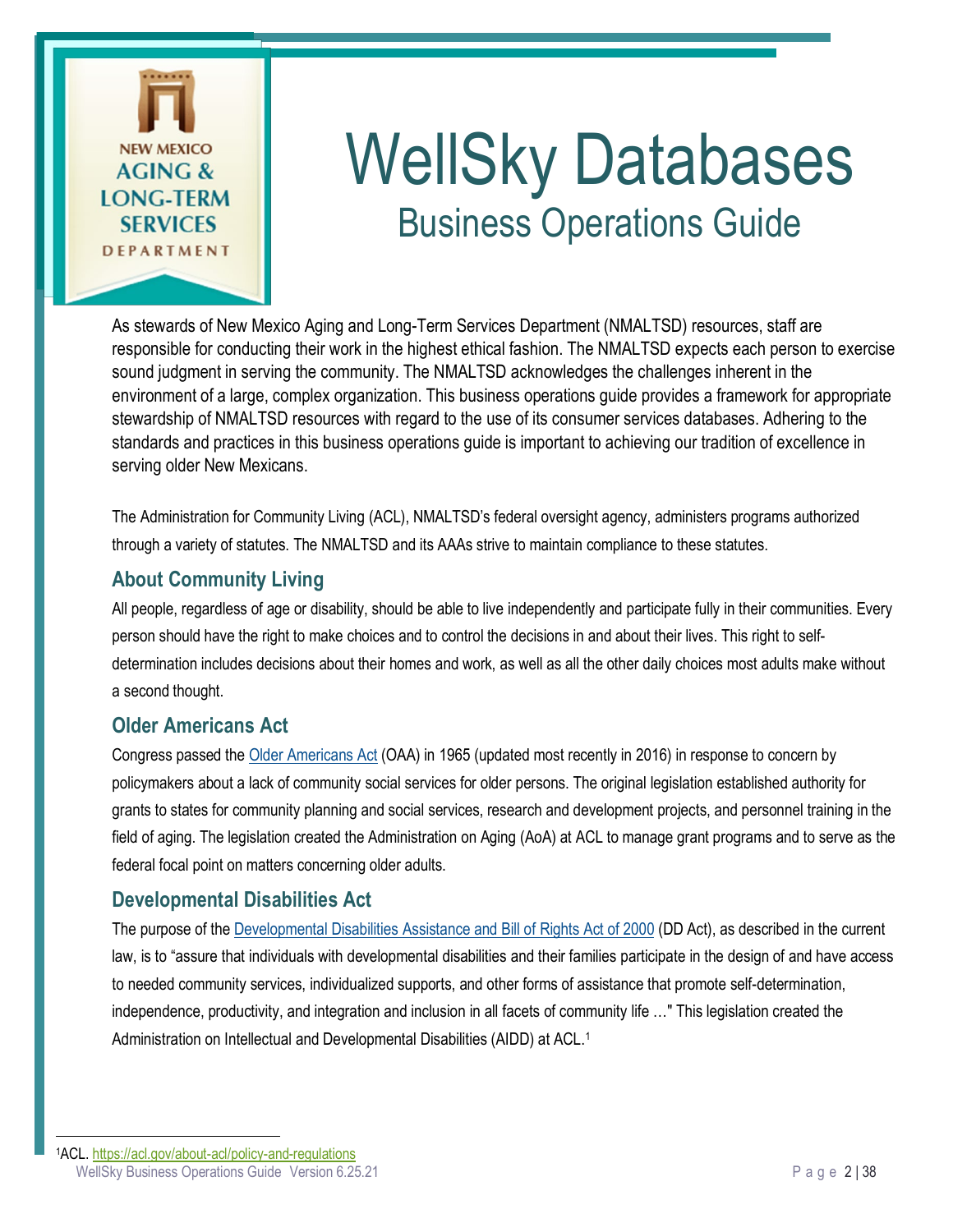# **Table of Contents**

| 1.  |  |
|-----|--|
| 2.  |  |
| 3.  |  |
| 4.  |  |
| 5.  |  |
| 6.  |  |
|     |  |
| 7.  |  |
| 8.  |  |
| 9.  |  |
| 10. |  |
| 11. |  |
| 12. |  |
| 13. |  |
| 14. |  |
| 15. |  |
| 16. |  |
| 17. |  |
| 18. |  |
| 19. |  |
|     |  |
|     |  |
|     |  |
|     |  |
|     |  |
|     |  |
|     |  |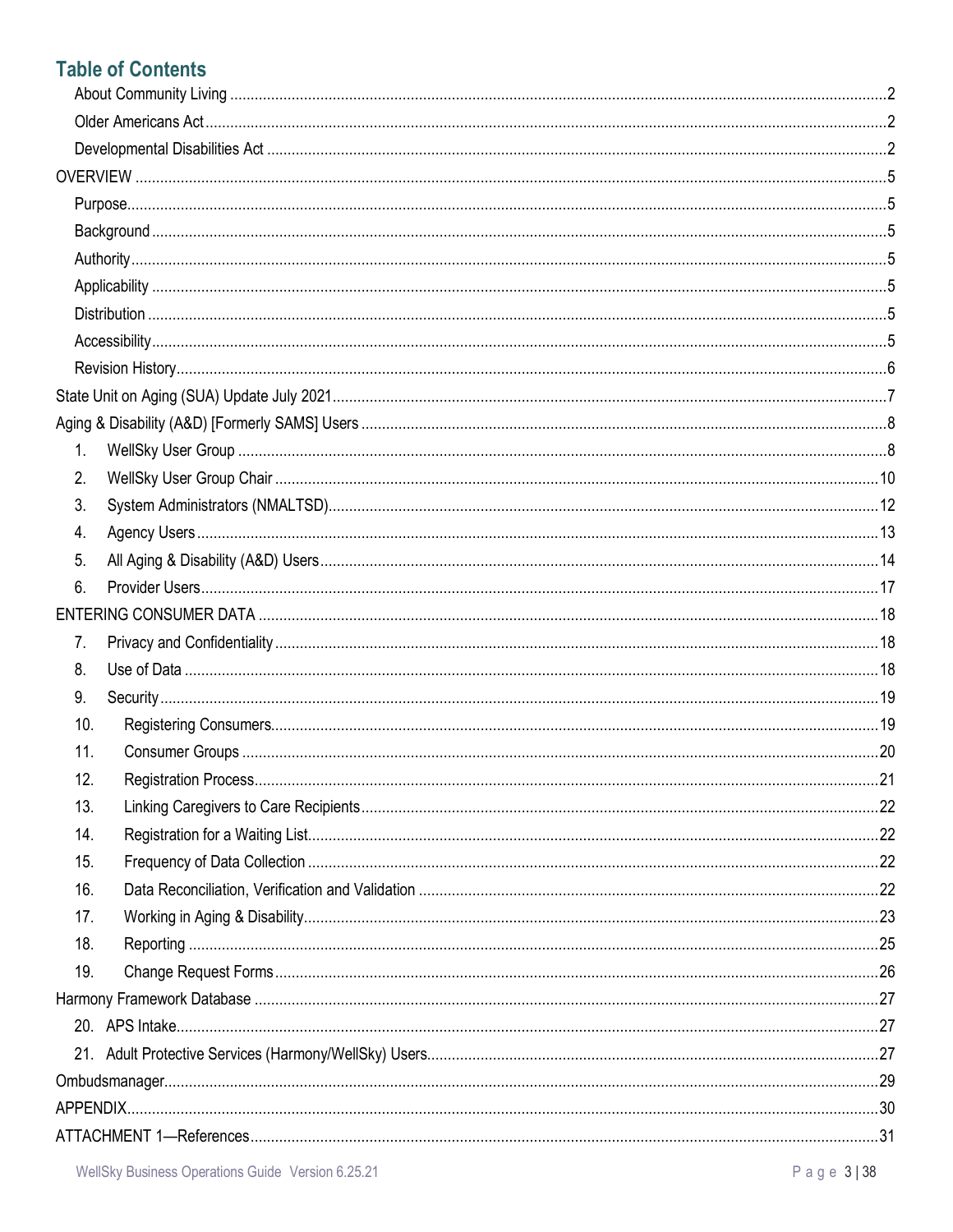<span id="page-3-0"></span>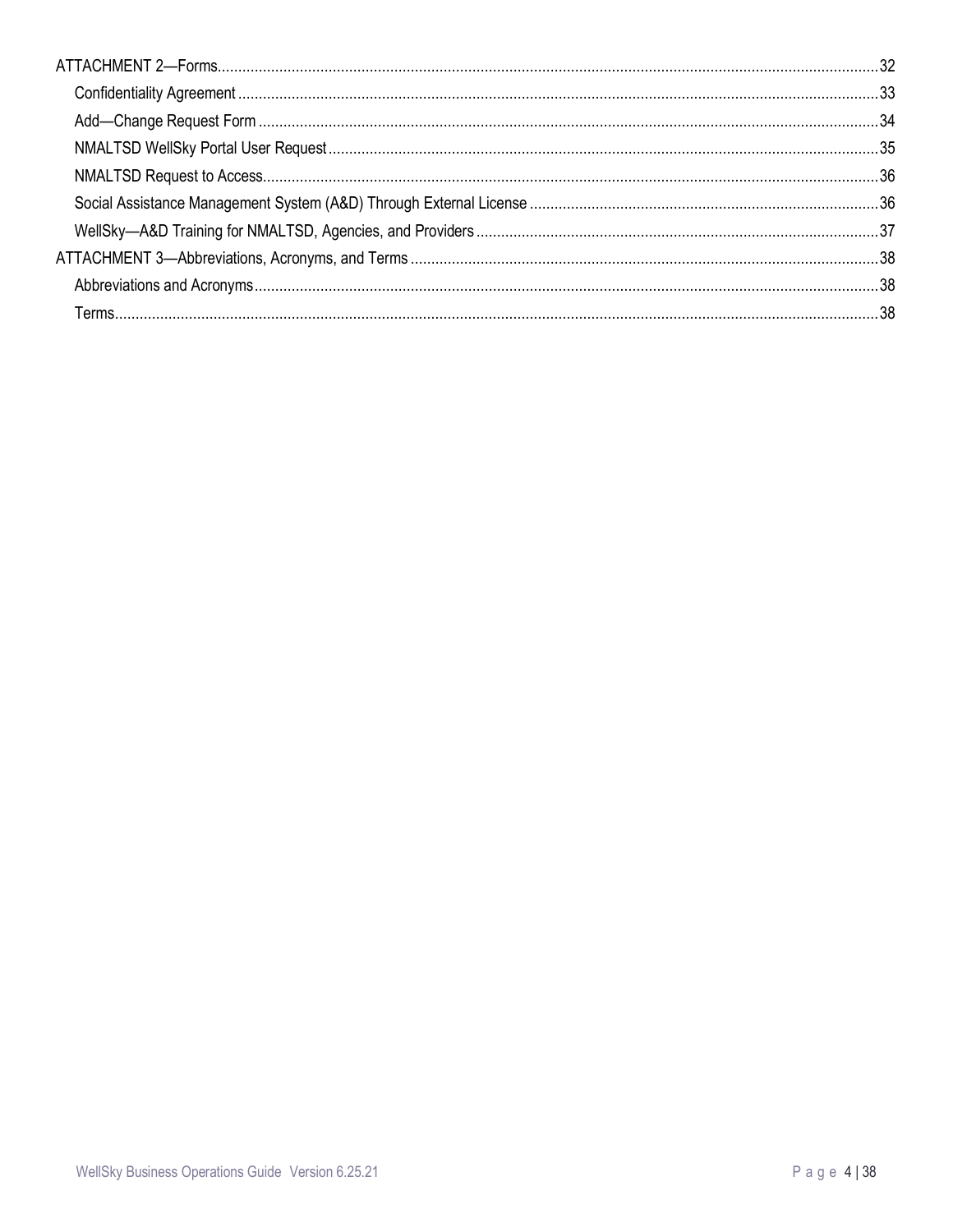# **OVERVIEW**

# <span id="page-4-0"></span>**Purpose**

This business operations guide provides standards and practices for creating, planning, programming, monitoring, budgeting, and executing WellSky databases. It applies to all individuals at all levels who prepare, enter, manage, collect, report, review, approve, disseminate and/or use the databases (Users). This document serves as overall guidance and may be supplemented; supplements are stand-alone documents that are created, updated, and rescinded by the author and held above the minimum standards. All records created as a result of practices in this guide must be maintained and disposed of in accordance with NMALTSD requirements. Detailed references are listed in Attachment 1.

## <span id="page-4-1"></span>**Background**

New Mexico aging programs and services have used "Harmony Information System, Inc." (Harmony now **WellSky**) software since 1998 for meeting the reporting requirements of the US Administration for Community Living/Administration on Aging. This software is the basis of the New Mexico aging programs information system.

## <span id="page-4-2"></span>**Authority**

Includes Titles III and VII of the federal Older Americans Act of 1965 (OAA); the federal Health Insurance Portability and Accountability Act of 1996 (HIPAA); the New Mexico Accountability in Government Act, NMSA 1978 6-3A-1 *et seq.*; agreements between NMALTSD and New Mexico Area Agencies on Aging (AAA), including the Indian Area Agency on Aging (IAAA) and other governmental entities as specifically referenced in this Guide.

## <span id="page-4-3"></span>**Applicability**

This guide applies to all users of WellSky software and the Aging & Disability, Human Services, Central Registry, Ombudsmanager databases.

## <span id="page-4-4"></span>**Distribution**

This guide is distributed to all licensed WellSky database users.

## <span id="page-4-5"></span>**Accessibility**

This guide is accessible online for printing by individual users and may not be distributed without the express permission of the NMALTSD or the AAAs.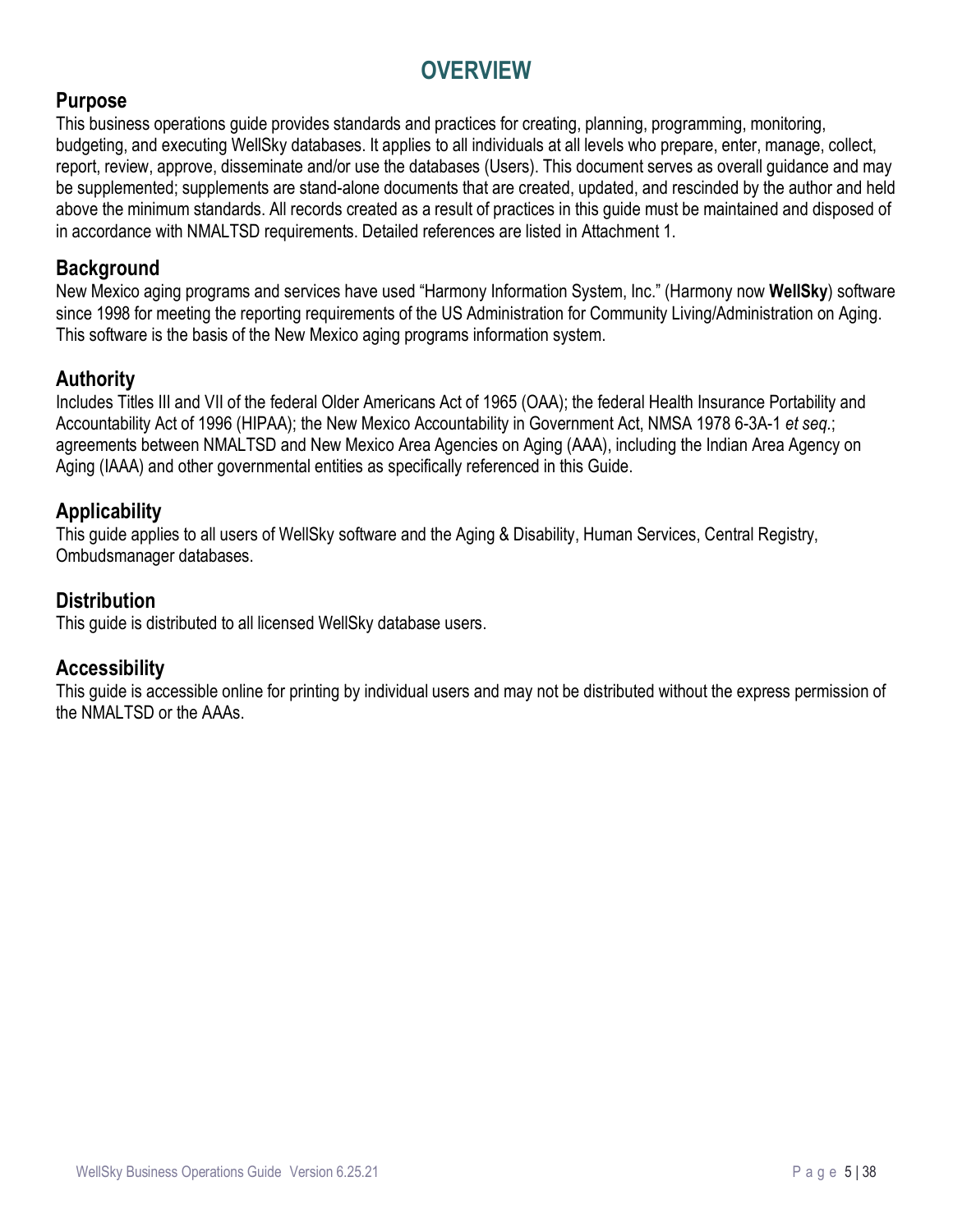# <span id="page-5-0"></span>**Revision History**

| Document#             | Formerly SAMS, SAMS Business Operations Guide 2018                |                    |                                       |                          |  |  |  |  |
|-----------------------|-------------------------------------------------------------------|--------------------|---------------------------------------|--------------------------|--|--|--|--|
|                       | Rebranded, WellSky Business Operations Guide December 2018 (WBOG) |                    |                                       |                          |  |  |  |  |
| <b>Effective Date</b> | Immediately upon release                                          |                    |                                       |                          |  |  |  |  |
| <b>Revision Date</b>  |                                                                   | 6/25/2021          |                                       |                          |  |  |  |  |
| <b>Revision#</b>      |                                                                   | 010, 011, 012, 013 |                                       |                          |  |  |  |  |
| Page #                | $1 - 38$                                                          |                    |                                       |                          |  |  |  |  |
| Approval              |                                                                   |                    | The ALTSD senior management           |                          |  |  |  |  |
| <b>Date</b>           |                                                                   | <b>Revision#</b>   | Change                                | <b>Reference Section</b> |  |  |  |  |
| 6/26/18               |                                                                   | 001                | Update SBOG Form 510                  | Attachment 2-Forms       |  |  |  |  |
| 11/29/2018            |                                                                   | 002                | <b>Annual Update SBOG</b>             | <b>Entire Document</b>   |  |  |  |  |
| 8/7/2019              |                                                                   | 003                | <b>ACL Statutes</b>                   | Page 2                   |  |  |  |  |
| 8/7/2019              |                                                                   | 004                | 1.3.4                                 | Page 6 (italics)         |  |  |  |  |
| 8/7/2019              | 005                                                               |                    | 10.1.4                                | Page 17(italics)         |  |  |  |  |
| 8/7/2019              |                                                                   | 006                | Annual Update WBOG                    | <b>Entire Document</b>   |  |  |  |  |
| 8/17/2020             |                                                                   | 007                | <b>ALTSD WellSky Databases</b>        | <b>Entire Document</b>   |  |  |  |  |
| 8/17/2020             |                                                                   | 008                | APS + Ombudsman                       | Section to be developed  |  |  |  |  |
| 12/10/2020            |                                                                   | 009                | APS Revision 20 + 21                  | Page 25                  |  |  |  |  |
| 6/25/2021             |                                                                   | 010                | Replaced SAMS with A&D                | Pages 1-38               |  |  |  |  |
| 6/25/2021             | 011                                                               |                    | Replaced Mediware with WellSky        | Pages 1-38               |  |  |  |  |
| 6/25/2021             | 012                                                               |                    | Replaced SAMScan with ServiceScan     | Pages 1-38               |  |  |  |  |
| 6/25/2021             | 013<br>Created State Unit on Aging (SUA) Update<br>Page 7         |                    |                                       |                          |  |  |  |  |
| 6/28/2021             |                                                                   | 014                | Revised testing process for new staff | Page 37                  |  |  |  |  |
| 9/9/2021              | 015                                                               |                    | Revised WellSky A&D Training List     | Page 37                  |  |  |  |  |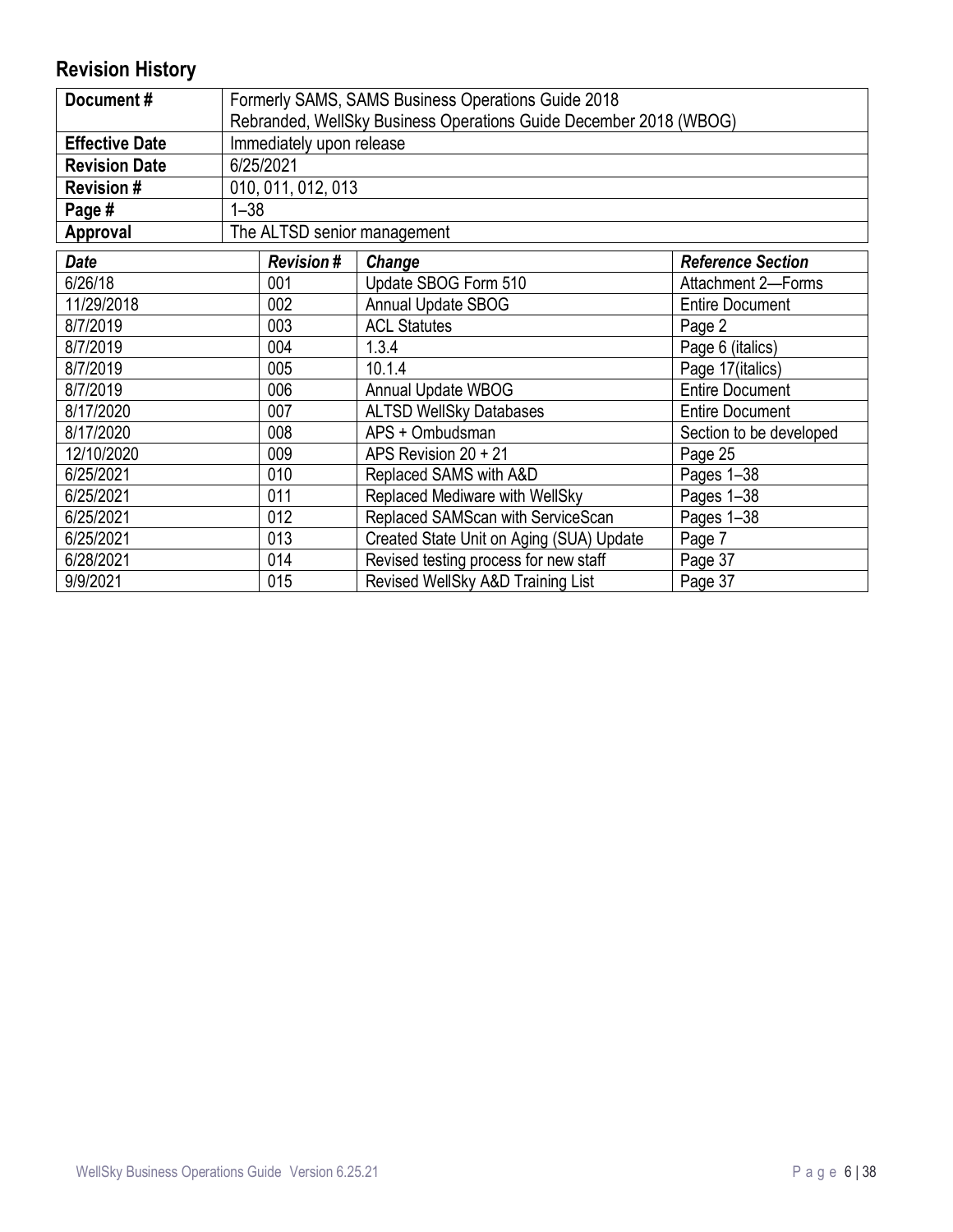# **State Unit on Aging (SUA) Update July 2021**

- <span id="page-6-0"></span>• On **March 11, 2020, Gov. Lujan Grisham declared a statewide public health emergency in Executive Order 2020-004**. The governor is authorized to provide emergency funding out of the General Fund to assist agencies in delivering whatever resources and services are necessary to minimize economic and physical harm to New Mexicans during a declared state of emergency under NMSA 1978, Section 12-11-23 through 12-11-25. This funding addressed emergency response and disaster relief efforts to address the effects of the COVID-19 public health emergency.
- **Administration for Community Living (ACL) Guidance** OLDER AMERICANS ACT COVID-19 GUIDANCE provides a Comprehensive Guidance Reference compiled as of 7/08/2020 (updates in red font) See the following link for the detailed guidance provided by ACL.<https://acl.gov/COVID-19>
- **SUA Crosswalk** published in June 2020 outlines the Units of Service and how the services apply to data entry (A&D database) allowing for new pandemic funding sources.
- An **SUA working team** consisting of the AAA Administrators of the A&D database, ALTSD representatives from the Aging Network Division and ALTSD IT division were assembled to determine the required COVID-19 service categories. These services were made available in the A&D database on 7/1/2020.
- During the **FFY20 and FY21, ACL guidance** required that all services tied to expenditures. This includes the identification of all COVID-19 funding sources. Since receiving this guidance, the SUA facilitated a demonstration by WellSky of the Fund Identifiers feature in the A&D database. It was determined that using Fund Identifiers will be the most efficient method for tracking services and expenditures.
- **Fund Identifiers** Fund Identifiers specify the funds that will be used to pay for consumer services such as Medicaid, NAPIS, or State. Fund IDs can be associated with services either at the time of service, or after services have been delivered using the Aging & Disability Bulk Unit Distribution feature.
- **OAAPS**—Older Americans Act Performance System will replace the State Program Reporting Tool (SRT) that creates the State Program Report (SPR) for annual submission to ACL. The timeframe for implementation of the OAAPS is below:
	- October 2021 (FY2022): Begin collecting Title III data using the New SPR form.
	- January 2023: Submit FY2022 data into Title III OAAPS
- Both **ACL and WellSky** have held webinars for the State SUAs and team meetings throughout 2020–2021 to resolve issues and update the status of the OAAPS.
- **Units of Service Definitions**—The **OAAPS Unit of Service Definitions** were finalized **May 2021** with an Implementation Date of 10/1/2021.
- During **FY22 the SUA** will implement state-wide data collection system using **ServiceScan** for more timely and accurate data collection.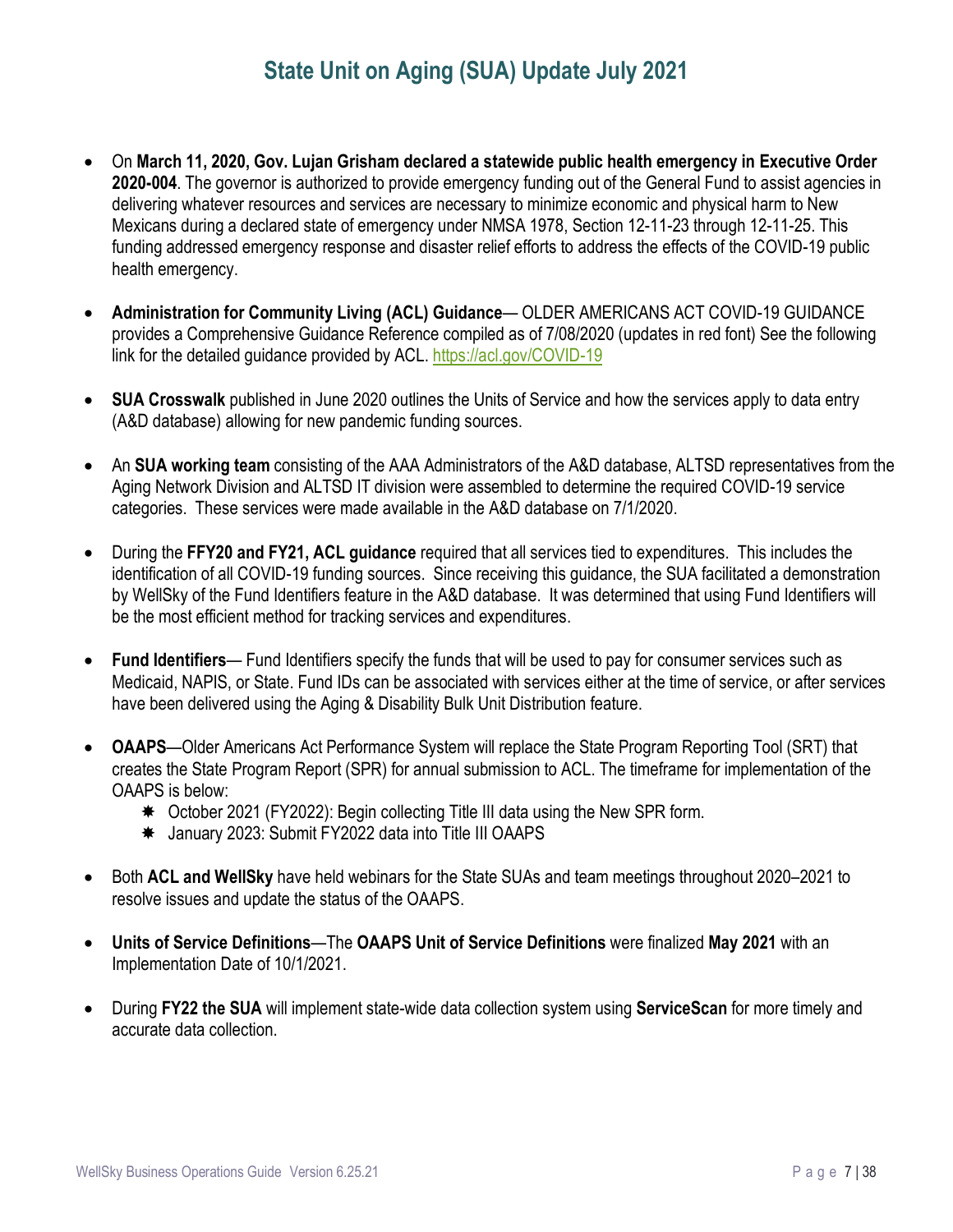# **Aging & Disability (A&D) [Formerly SAMS] Users**

#### <span id="page-7-1"></span><span id="page-7-0"></span>**1. WellSky User Group**

**1.1. Persons affected:** All members of the WellSky User Group

#### **1.2. Standards:**

- 1.2.1. The WellSky User Group:
	- 1.2.1.1. Is a voluntary group, established by the NMALTSD, comprised of NMALTSD, AAA, and Provider users of the WellSky databases
	- 1.2.1.2. The group is to have NMALTSD representative(s), representative(s) from each AAA, and may have representative(s) from each Provider level user
- 1.2.2. Decisions in the WellSky User Group will:
	- 1.2.2.1. Be based on consensus of the members in attendance
	- 1.2.2.2. Become recommendations made to NMALTSD senior management team

- 1.3.1. NMALTSD division directors are responsible for ensuring compliance with these standards and practices
- 1.3.2. NMALTSD, AAA, and Provider users are expected to adhere to these standards and related practices when participating in WellSky user group meetings
- 1.3.3. NMALTSD designated users shall coordinate, facilitate, and/or participate in WellSky user group meetings
- 1.3.4. AAAs and other Providers may assign representatives to participate in the WellSky user group
- **1.4. Practices:** This section covers the activities performed by the WellSky user group. All attendees at WellSky user group meetings are considered participating members.
	- 1.4.1. WellSky user group members shall:
		- 1.4.1.1. Commit to WellSky user group participation
		- 1.4.1.2. Attend meetings
		- 1.4.1.3. Review draft documents, as requested, and provide comments
		- 1.4.1.4. Share expertise
		- 1.4.1.5. Assist with WellSky strategic planning, as requested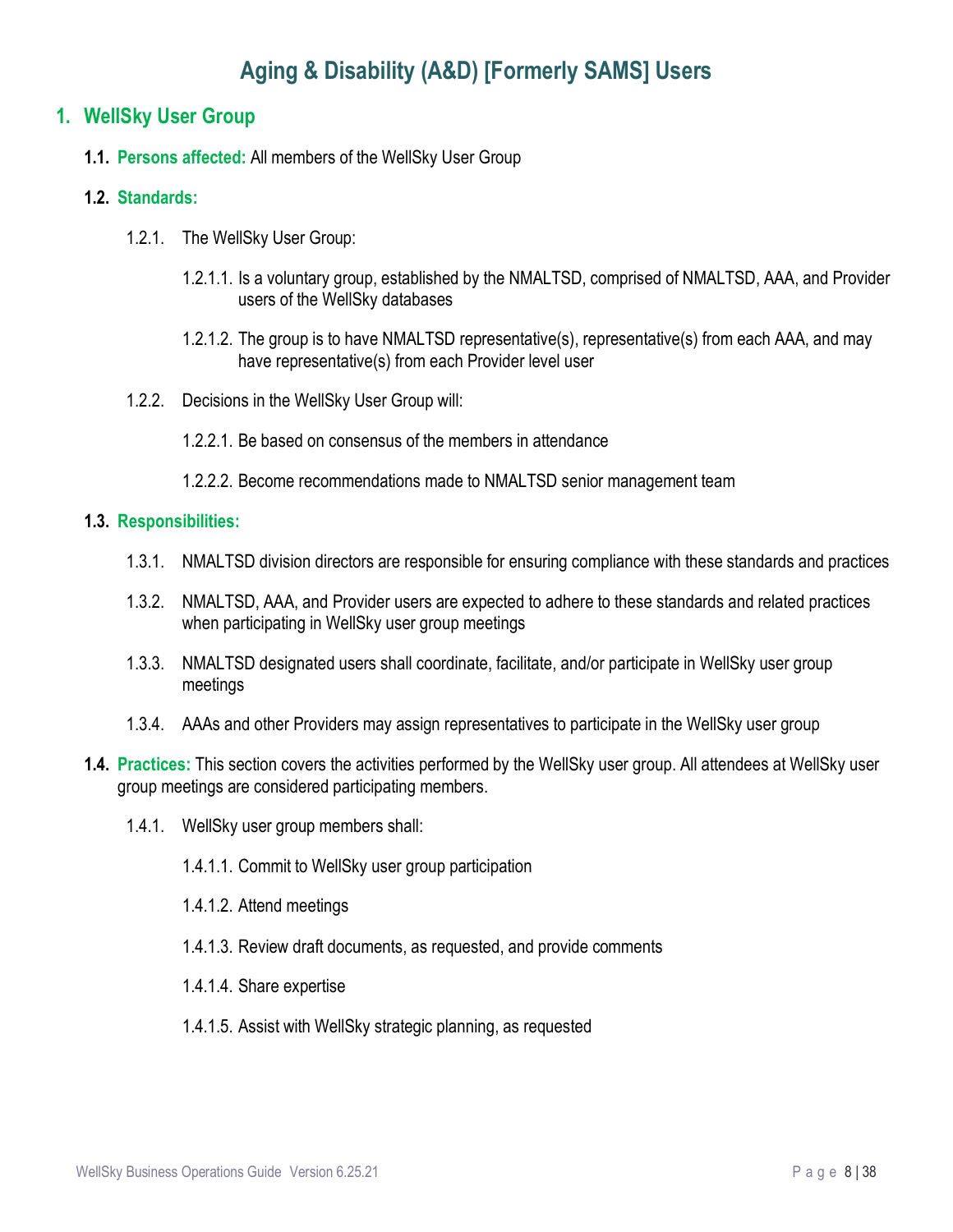- 1.4.2. NMALTSD designated staff shall:
	- 1.4.2.1. Schedule, attend, and facilitate regular meetings (or designate an acting facilitator in the absence of designated NMALTSD staff)
	- 1.4.2.2. Create an agenda with WellSky user group member input
	- 1.4.2.3. Distribute the agenda and draft notes of previous meeting to all user group members no less than 7 calendar days prior to each scheduled meeting
	- 1.4.2.4. Provide reports if needed
	- 1.4.2.5. Report decision items, and make recommendations to NMALTSD senior management team
	- 1.4.2.6. Take accurate notes (including attendance records) of each user group meeting
	- 1.4.2.7. Ensure that user group members have the option to attend in person, by phone, or internet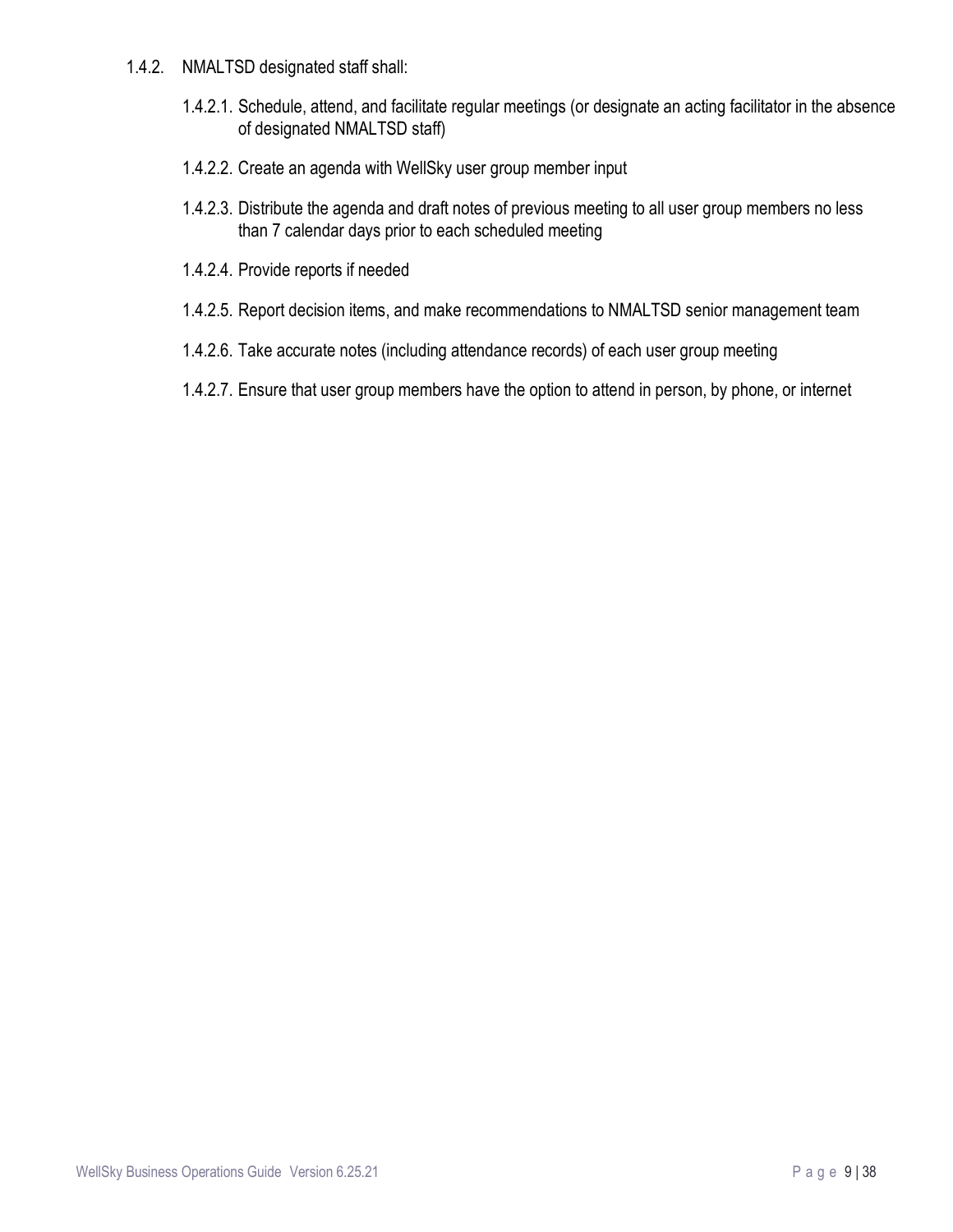## <span id="page-9-0"></span>**2. WellSky User Group Chair**

#### **2.1. Persons affected:** WellSky User Group Chairs

#### **2.2. Standards:**

- 2.2.1. The WellSky User Group chair(s) is a user of the WellSky databases and is appointed by the NMALTSD cabinet secretary
- 2.2.2. The WellSky user group chair(s) is expected to discharge his/her duties with care, skill, prudence and diligence while conducting business
- 2.2.3. Decisions of the WellSky user group are to be submitted by the chair(s) as recommendations to NMALTSD senior management team

- 2.3.1. NMALTSD division directors are responsible for ensuring compliance with these standards and practices
- 2.3.2. The WellSky user group chair(s) is expected to adhere to these standards and related practices when participating in WellSky user group meetings
- 2.3.3. NMALTSD designated staff shall coordinate, facilitate, and/or participate in the WellSky user group as chair(s)
- **2.4. Practices:** This section covers the activities performed by the WellSky user group chair(s). All attendees at WellSky user group meetings are considered participating members. The WellSky user group chair(s) shall:
	- 2.4.1. Commit to WellSky user group participation
	- 2.4.2. Attend meetings
	- 2.4.3. Review draft documents, as requested, and provide comments, feedback, and expertise
	- 2.4.4. Assist with WellSky strategic planning, as requested by NMALTSD management which may include:
		- 2.4.4.1. Ensuring that each AAA has a program representative
		- 2.4.4.2. Identifying AAA and provider business practices being used with WellSky
		- 2.4.4.3. Identifying and implementing "best practices" of monitoring, evaluating and reporting WellSky data, and of training WellSky users
	- 2.4.5. Assess risks associated with WellSky users and implement mitigation strategy(s)
	- 2.4.6. Schedule, attend, and facilitate regular meetings of the user group (or designate an acting facilitator in the absence of designated NMALTSD chair(s))
	- 2.4.7. Create an agenda for each meeting with WellSky user group member input
	- 2.4.8. Distribute the agenda and draft notes of previous meeting to all user group members no less than 6 calendar days prior to each scheduled meeting
	- 2.4.9. Provide reports if needed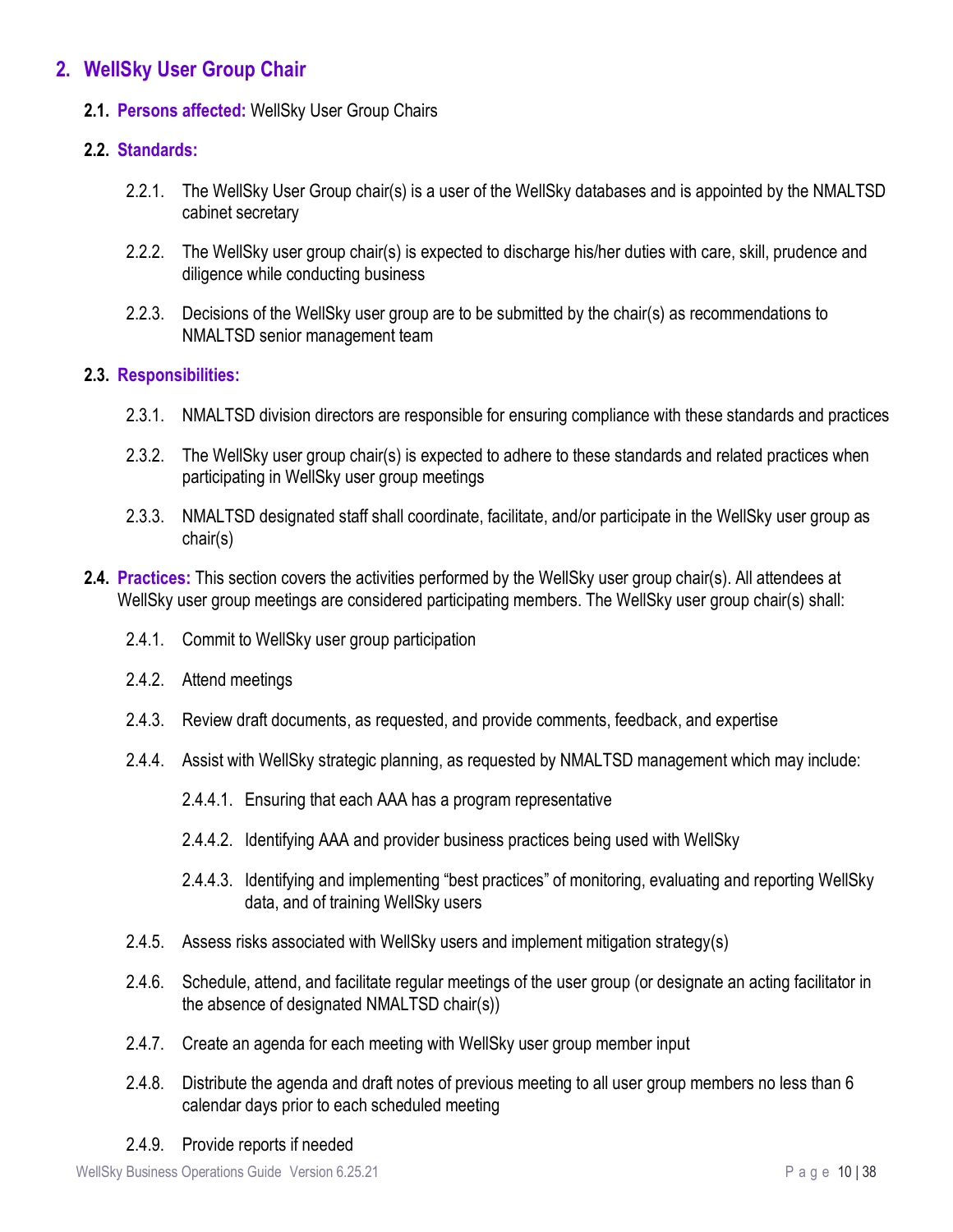- 2.4.10. Report user group decision items, and make recommendations to the NMALTSD senior management team
- 2.4.11. Appoint a participating member to take accurate meeting notes (including attendance records) of each user group meeting
- 2.4.12. Ensure that user group members have the option to attend meetings in person, by phone, or internet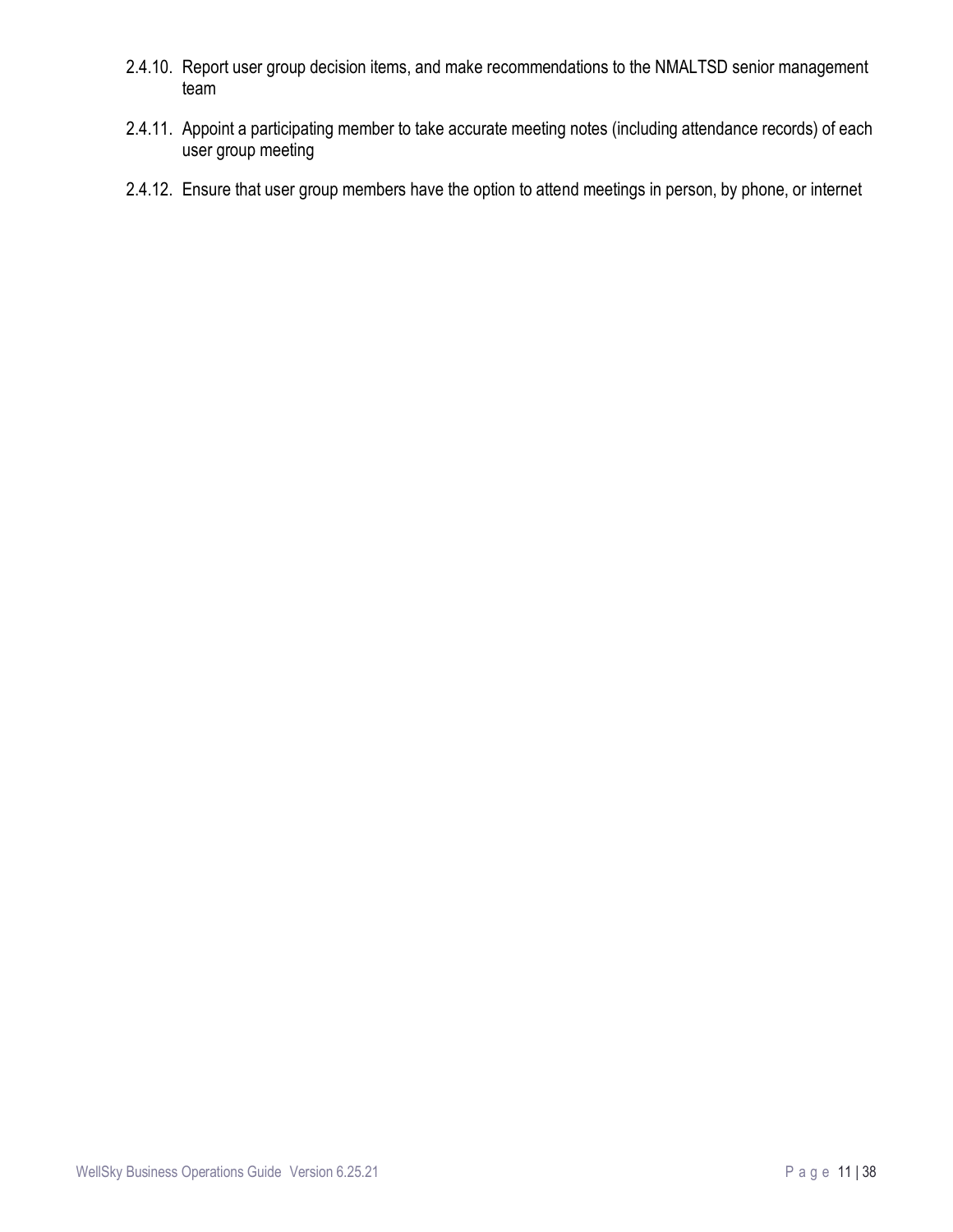## <span id="page-11-0"></span>**3. System Administrators (NMALTSD)**

- **3.1. Persons affected:** NMALTSD IT WellSky System Administrators
- **3.2. Standards:** The administrator of the WellSky database is to be an employee of the NMALTSD assigned by the NMALTSD Chief Information Officer (CIO)

#### **3.3. Responsibilities:**

- 3.3.1. Serve as liaison with WellSky to manage the database and the application, establish policies and operating practices, assign user logins, contract with WellSky to license use of the A&D database.
- 3.3.2. Coordinate individual efforts to facilitate communication and cooperation between all users
- 3.3.3. Cooperate with the NMALTSD DIU to facilitate data review and duplicate resolution
- 3.3.4. Maintain an up-to-date list of each user and his/her assigned user ID
- 3.3.5. Make changes if a new user is added; if a user no longer requires access to the A&D database; if a user terminates employment; or if security is compromised

#### **3.4. Practices:**

- 3.4.1. User ID changes or additions are to be submitted to the administrator by AAA users via email or fax. Each submission is to include the level of access required; a signed confidentiality agreement and assurance of training. Changes and additions are to be made by the administrator within 5 business days.
- 3.4.2. If data is compromised, a Provider is to notify its AAA immediately upon discovery; AAAs are to notify the administrator immediately upon discovery or notification from a Provider. Notification is to include the user's name and organization. The Harmony user ID and WellSky database user ID is to be disabled as soon as possible by the NMALTSD or AAA administrator.
- 3.4.3. Each NMALTSD division is to provide training and user support (help desk) for its users and to help insure data quality
- 3.4.4. Each NMALTSD division is to conduct assessments of users of the WellSky database with regard to data entry and collection efforts
- 3.4.5. The administrator(s) is to enforce NMALTSD standards and security/confidentiality agreements
- 3.4.6. The administrator(s) is to attend meetings of the WellSky User Group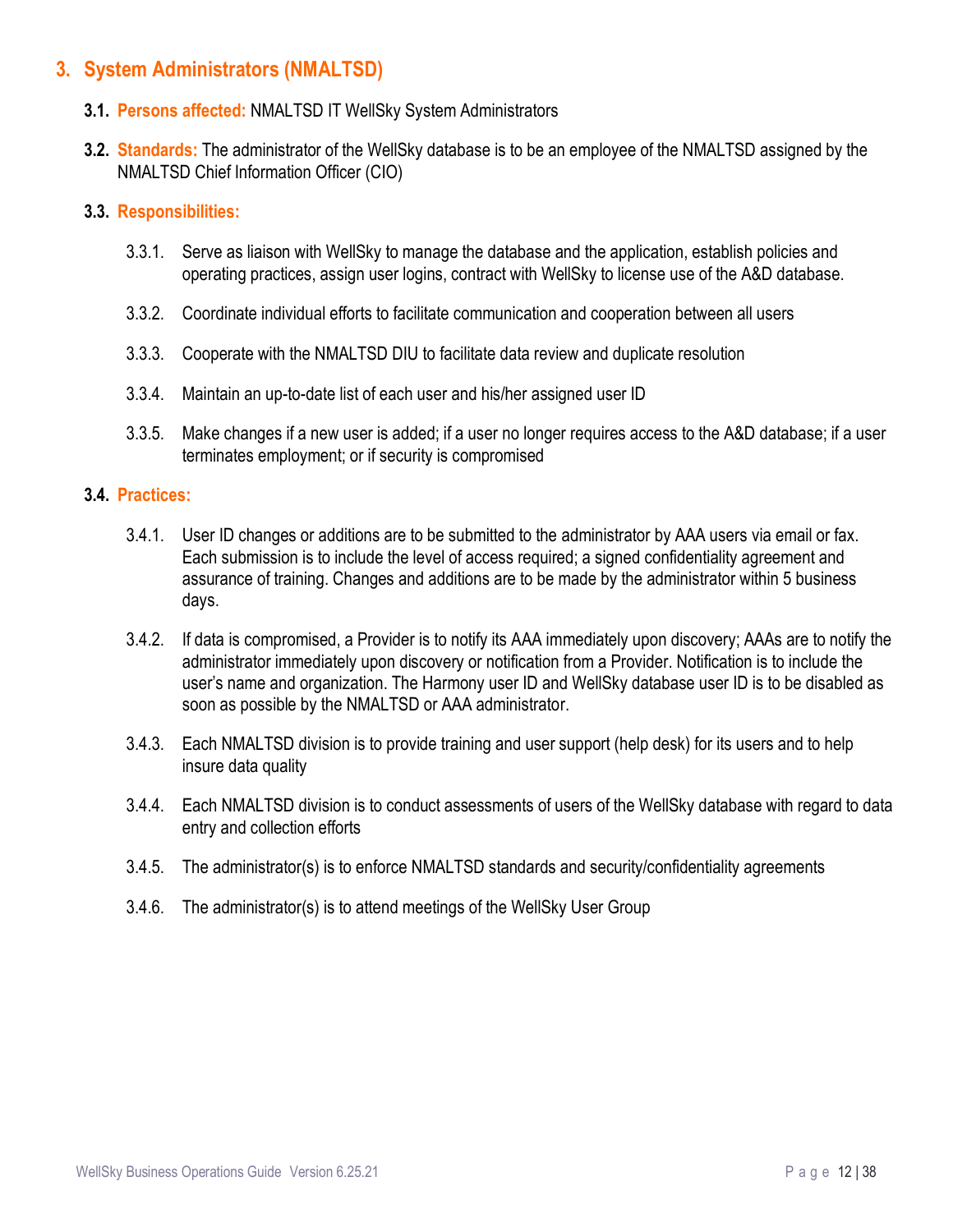# <span id="page-12-0"></span>**4. Agency Users**

- **4.1. Persons affected:** AAA users and NMALTSD divisions
- **4.2. Standards:** AAA users are to comply with NMALTSD policy and security/confidentiality agreements

- 4.3.1. Work with the NMALTSD on issues related to the database
- 4.3.2. Utilize the WellSky databases, and related administrative tables
- 4.3.3. Provide feedback to the NMALTSD on all WellSky database system related activities
- 4.3.4. Develop additional operational guidance for provider level users as approved by the NMALTSD
- 4.3.5. Monitor the users under its auspices with regard to security, data collection, and other issues
- 4.3.6. Provide ongoing training and technical assistance as needed
- 4.3.7. Ensure that data entered in the WellSky databases is accurate and entered no later than the 15th working day of the month following the month for which data is being reported
- 4.3.8. Validate data entered into the WellSky databases application by users under its auspices no later than the 15th working day of the month following the month for which data is being reported
- 4.3.9. Establish dates by which provider level users are to enter and validate data
- 4.3.10. Review provider and site information every state fiscal year and update as necessary
- 4.3.11. Report to the NMALTSD misuse of data or failure to comply with New Mexico WellSky databases policies and procedures
- 4.3.12. Notify the NMALTSD when the purchase of an external WellSky license is complete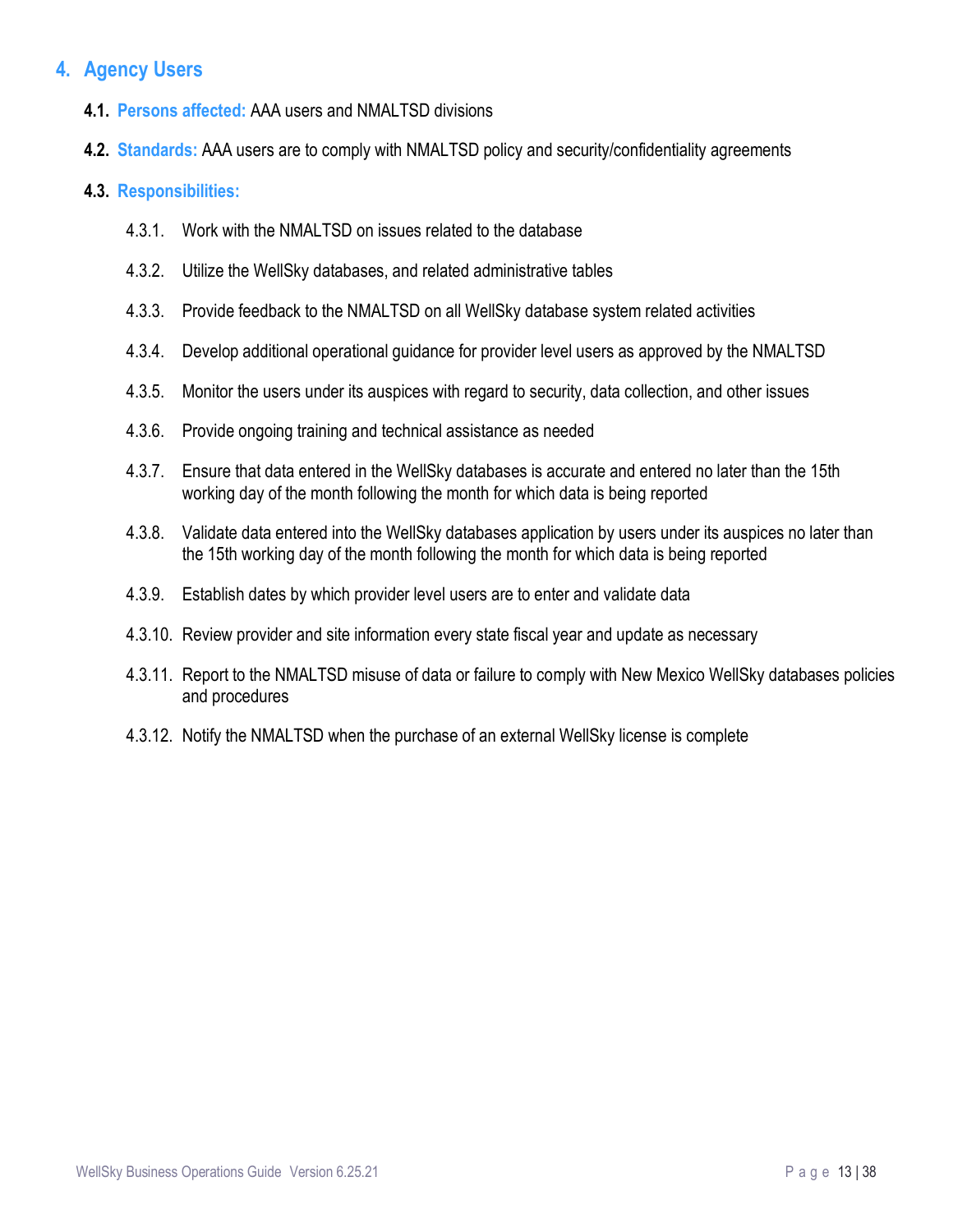# <span id="page-13-0"></span>**5. All Aging & Disability (A&D) Users**

**5.1. Persons affected:** All users of the Aging & Disability database

#### **5.2. Standards:**

- 5.2.1. Access to Aging & Disability data will be as broad as possible, consistent with the classification of the data, role(s) and responsibilities of a user, and level of training
- 5.2.2. Data will be classified according to its sensitivity as per the standards defined in this document
- 5.2.3. Internal information is intended for use by, and made available to, NMALTSD, AAA and Contract Provider (Provider) who have a business need to know
- 5.2.4. Legally/Contractually restricted information is required to be protected by applicable law or statute (Example: HIPAA), and includes information that, if disclosed to a non-user or a user without the appropriate classification to access the data, may expose the NMALTSD to criminal and civil penalties and the individual user to the same
	- 5.2.4.1. Only those authorized may enter consumer service data and service units, or create and run reports, in Aging & Disability database
	- 5.2.4.2. If users consistently enter erroneous data during a quarter, users may be subject to loss of Aging and privileges up to and including termination of users' authorizations by their supervisors
	- 5.2.4.3. If any ALTSD employee allows unauthorized access to the Aging & Disability database, he or she may be subject to discipline, up to and including dismissal. If ALTSD employees allow unauthorized access to the A&D database, they may be subject to loss of Aging & Disability privileges, up to and including termination of user authorization
- 5.2.5. Data regarding consumers receiving services or assessments through Providers is to be entered in the A&D database. NMALTSD divisions, AAAs, and Providers are to develop standards and practices ensuring compliance with NMALTSD— Aging & Disability database policies and procedures.

- 5.3.1. NMALTSD Division Directors are responsible for ensuring compliance with these standards and practices
- 5.3.2. NMALTSD, AAA, and Provider users shall adhere to these standards and related practices when entering data and creating and running reports in the Aging & Disability database
- 5.3.3. Designated NMALTSD users, AAAs and Provider users will review, monitor, and ensure accurate data entry
- *5.3.4. If altering data after the 15th of the current month, entities at all levels who have the authority to lock or unlock the Aging & Disability database will notify the NMALTSD Information Technology Division (IT) and the NMALTSD Data Integrity Unit (DIU) when locking and unlocking the Aging & Disability database. If this process is not followed, access to locking and unlocking the Aging & Disability database may be revoked.*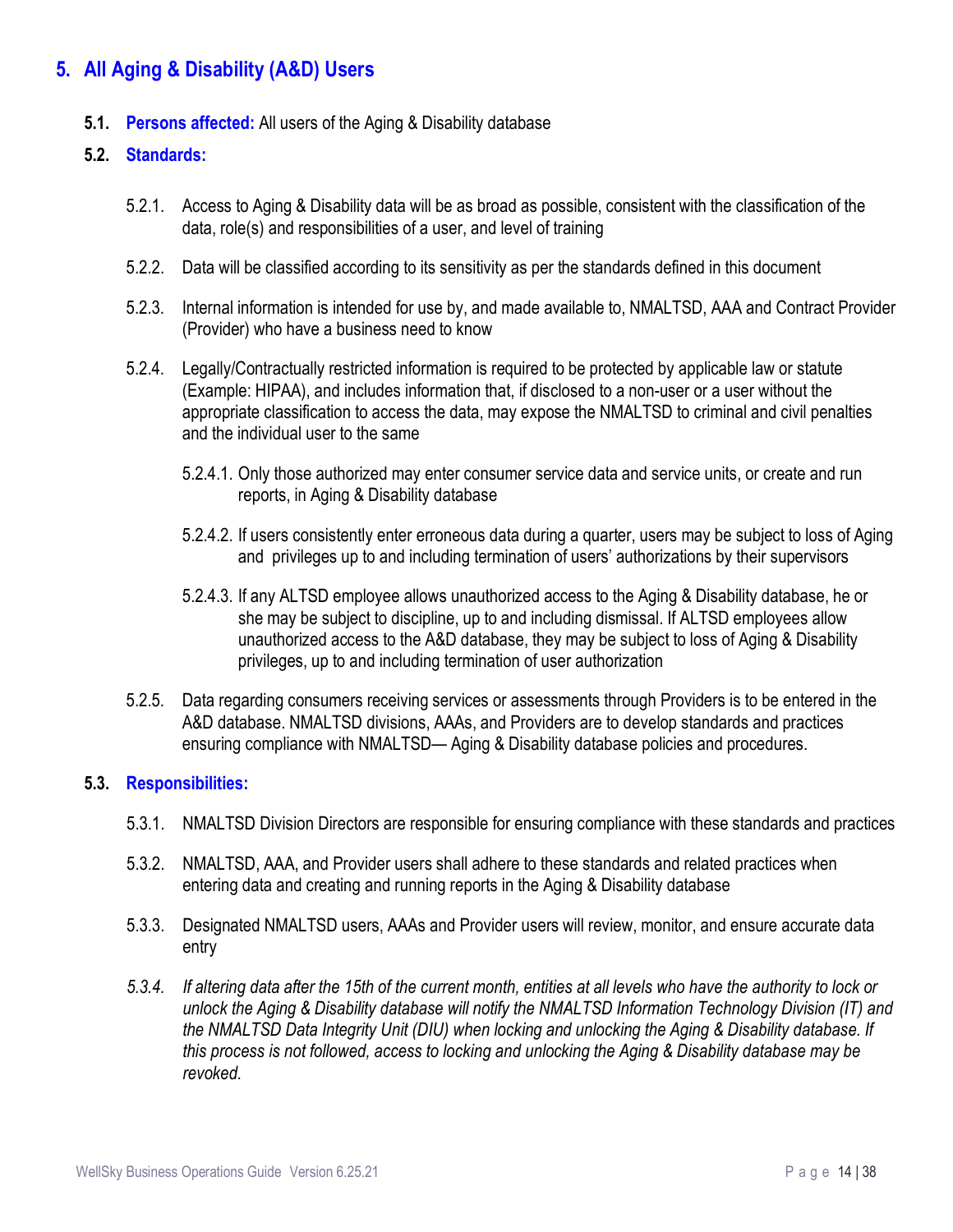- **5.4. Practices:** This section covers database activities performed by Aging & Disability users
	- 5.4.1. Each Aging & Disability user
		- 5.4.1.1. Is designated as a member of the NMALTSD, one of the AAAs, or a Provider
		- 5.4.1.2. Must sign a Confidentiality Agreement—WellSky Business operations guide (WBOG) Form 500
		- 5.4.1.3. Will receive a secure login in from the NMALTSD IT unit
	- 5.4.2. Two weeks prior to requiring Aging & Disability access, a WellSky User Request Form—WBOG Form 510 must be submitted to NMALTSD IT. IT staff will:
		- 5.4.2.1. Add a user account and set the password
		- 5.4.2.2. Set the password to expire and change on initial login, to be changed by the user
		- 5.4.2.3. Set user access role(s)
		- 5.4.2.4. Provide the login link, user name, and password to the Aging & Disability user
	- 5.4.3. Aging & Disability training requirements
		- 5.4.3.1. Users must complete training per their designation prior to using the Aging & Disability database, and document training on WBOG Form 540
		- 5.4.3.2. NMALTSD IT will provide user access only after WBOG Form 540 is completed submitted to NMALTSD DIU, which shall keep all completed forms on file
		- 5.4.3.3. A NMALTSD or AAA user will send directions, including screenshots showing the location of the training modules in the WellSky portal, to newly designated users
		- 5.4.3.4. The user will complete all identified *WellSky Training* modules in the WellSky portal under *WellSky Quick Lin*ks for his/her role as a NMALTSD, AAA, or Provider user prior to using the Aging & Disability database
		- 5.4.3.5. After completing the identified training modules, the user will be qualified to access the Aging & Disability database
	- 5.4.4. Each NMALTSD division, AAA, and Provider must develop its own standards and practices to align with the NMALTSD— Aging & Disability database policies and procedures. These standards and practices must:
		- 5.4.4.1. Document efforts to protect information and be complete and comprehensive so that a reasonable observer would agree that appropriate steps are being taken to safeguard information from accidental or unauthorized release
		- 5.4.4.2. Inform parties of the sensitivity and intended use of the information
			- 5.4.4.2.1.1. Clarify the business driver for the information
			- 5.4.4.2.1.2. Alert the parties to the protections required
		- 5.4.4.3. Clearly describe the shared responsibilities for information protection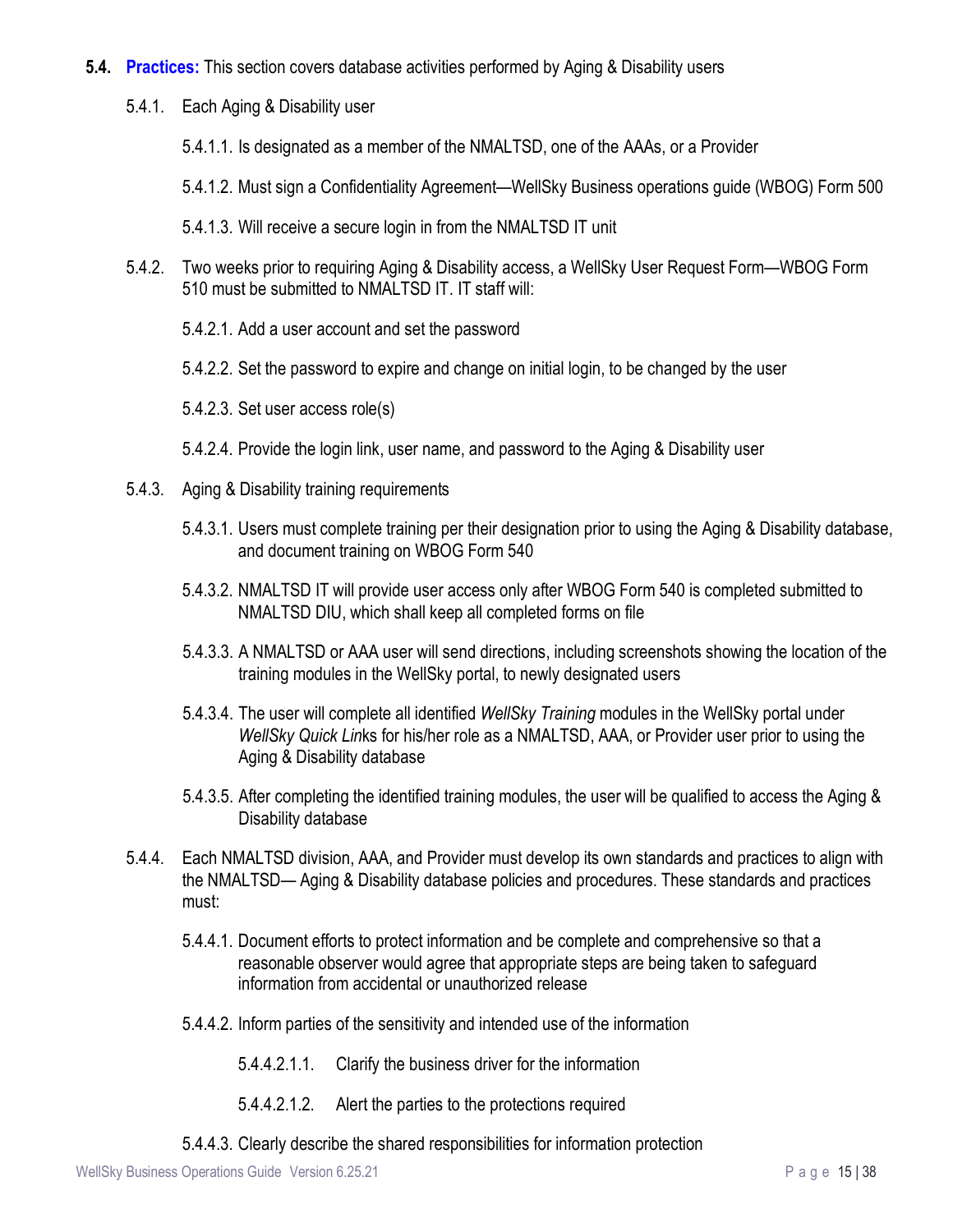- 5.4.4.4. Contain safeguards and best-practices as a condition for access
- 5.4.4.5. Provide a baseline for technical, security, and process qualifications required to use Aging & Disability database
- 5.4.4.6. Define under what circumstances, if any, the values of data items may be changed
- 5.4.4.7. Have clear requirements for training
- 5.4.4.8. Deliver a clear definition of shared responsibility and accountability
- 5.4.4.9. Include a component to certify employee adherence
- 5.4.5. After an Aging & Disability user has completed required Aging & Disability training, and been certified as to policy and procedure compliance, the NMALTSD, an AAA, or a Provider may allow the user to enter data in the Aging & Disability production database
- 5.4.6. If a user leaves the NMALTSD, an AAA, or a Provider, NMALTSD IT must be contacted immediately (within 24 hours) to disable the user account
- 5.4.7. If a user is inactive for three months, the user account and the portal account will be deactivated by an AAA or by NMALTSD IT
- 5.4.8. Locking and unlocking the Aging & Disability database
	- 5.4.8.1. Each entity that has the authority to lock or unlock the Aging & Disability database is to submit a Helpdesk ticket to NMALTSD IT with a copy to NMALTSD DIU when locking and unlocking the database. Each Helpdesk ticket will include, as a minimum, the start date for locking/unlocking the database and the end date for locking/unlocking the database
		- 5.4.8.1.1. AAAs are to submit a Helpdesk ticket to NMALTSD IT with a copy to NMALTSD DIU before locking or unlocking the Aging & Disability database. If this process is not followed, access to locking and unlocking the Aging & Disability database may be revoked
		- 5.4.8.1.2. The Aging & Disability Resource Center (ADRC) and Office of Alzheimer's and Dementia Care (OADC) are to submit Helpdesk tickets to NMALTSD IT with a copy to NMALTSD DIU for the Aging & Disability database to be locked or unlocked
		- 5.4.8.1.3. NMALTSD IT and NMALTSD DIU are to verify that the database is locked on the end date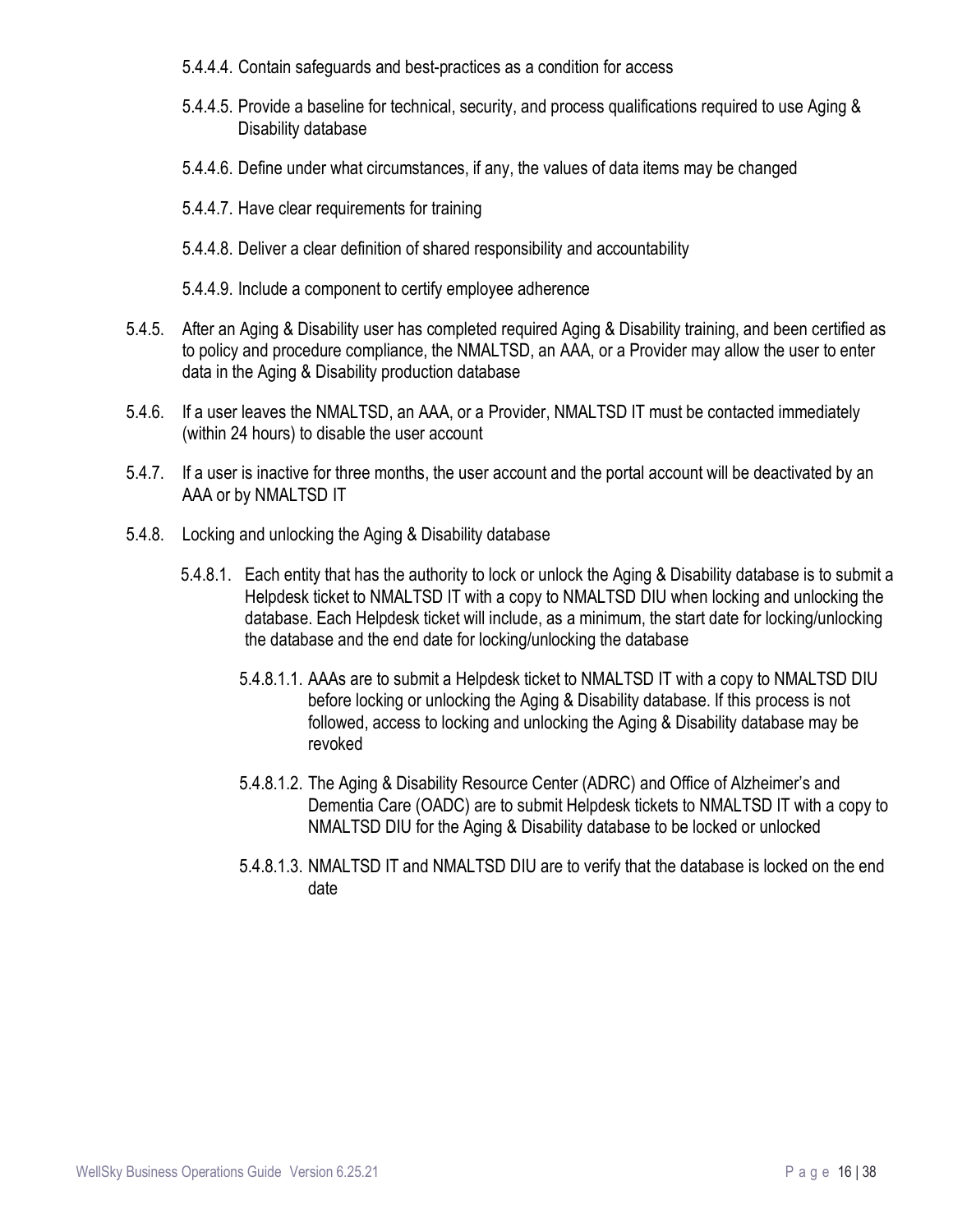#### <span id="page-16-0"></span>**6. Provider Users**

- **6.1. Persons affected:** Provider users
- **6.2. Standards:** All Provider level users are to function under the direction of an applicable AAA with regard to the use of Aging & Disability database

- 6.3.1. Participate in Aging & Disability database training
- 6.3.2. Develop and provide end user training as required and approved by an applicable AAA
- 6.3.3. Register consumers and enter data and assessments into the Aging & Disability database or send data to an AAA to enter data and assessments into the Aging & Disability database
- 6.3.4. Collect service data and enter it into the Aging & Disability database on a monthly basis or send data to an applicable AAA to enter into the Aging & Disability database
- 6.3.5. Ensure that data entered in the Aging & Disability database is accurate, and is entered and validated by the date established by an applicable AAA
- 6.3.6. Comply with NMALTSD policy, security/confidentiality agreements and additional operational guidance as developed by an applicable AAA
- 6.3.7. Purchase external Aging & Disability license(s) as needed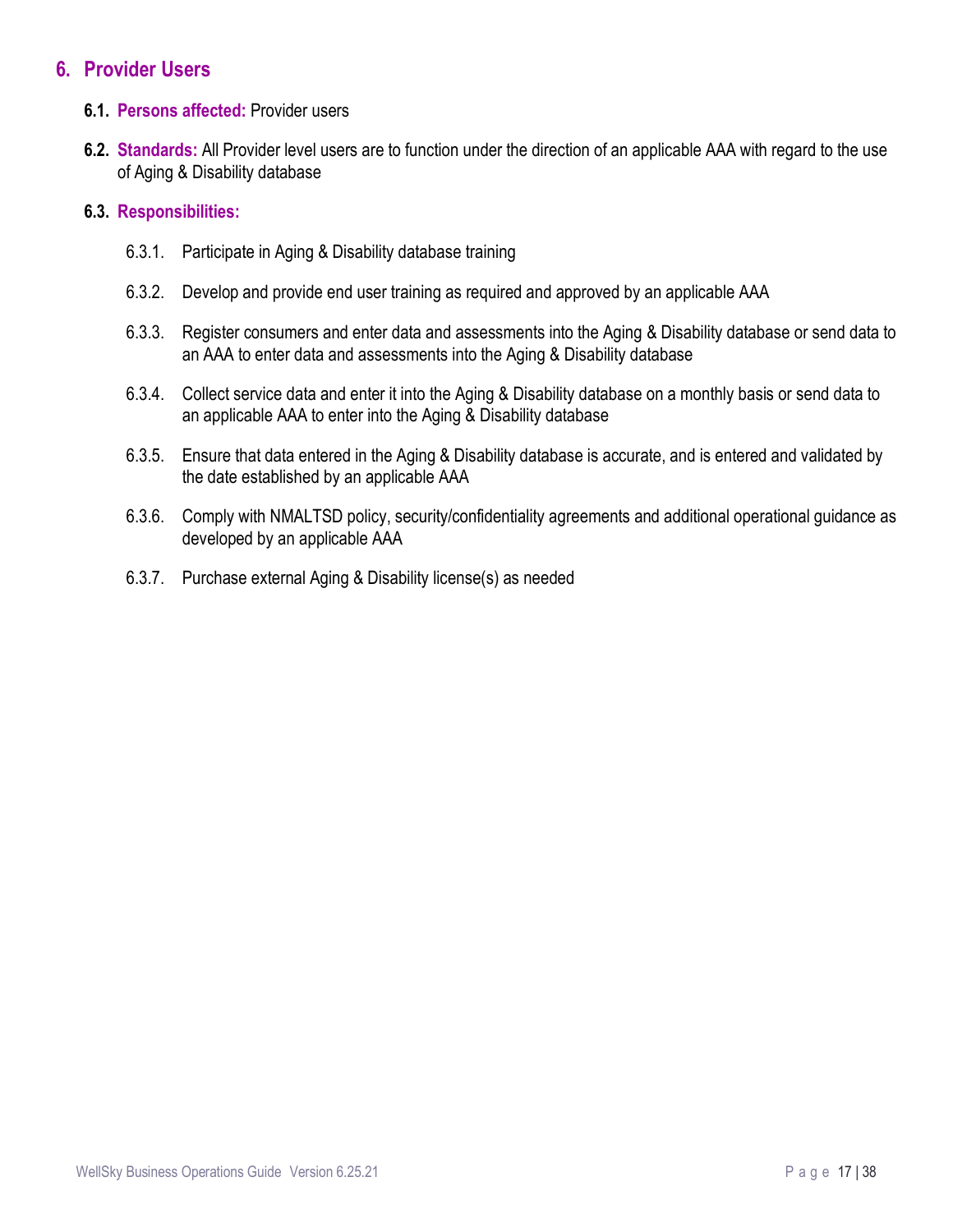# **ENTERING CONSUMER DATA**

# <span id="page-17-1"></span><span id="page-17-0"></span>**7. Privacy and Confidentiality**

- **7.1.** Through the course of serving consumers, coordinating care and working with WellSky, users will collect highly personal and confidential information about consumers. Examples of confidential information include Social Security numbers, medical conditions, income, assets, living arrangements and relationships with family members. Such information must be treated as completely confidential. Any breach of confidentiality concerning consumers may result in severe penalties up to dismissal, as well as possible prosecution to the fullest extent of the law, where applicable.
- **7.2.** The NMALTSD Confidentiality Agreement as attached in form WBOG 500 is incorporated by reference into this guidance and must be followed by all WellSky users
- **7.3.** AAAs must provide training and guidance to staff regarding: WellSky Database Policy, Privacy Policies, and form WBOG 500 (Confidentiality Agreement)
- **7.4.** Confidential information and documents must:
	- 7.4.1. Be stored in locked cabinets when not in use
	- 7.4.2. Not be used in any area where they can easily be observed
	- 7.4.3. Not be removed from a work site without specific authorization to do so
	- 7.4.4. Follow state and federal records retention policies
- **7.5.** Users must:
	- 7.5.1. Immediately notify their supervisors of any possible violation of consumer confidentiality
	- 7.5.2. Shut down and log out when a workstation is unattended
- **7.6.** Individual consumer files are not to be downloaded to any hard drive, CD, thumb drive or other media

#### <span id="page-17-2"></span>**8. Use of Data**

- **8.1.** Data collected is used by the NMALTSD, the AAAs and service providers to:
	- 8.1.1. Develop care plans and/or coordinate care for consumers
	- 8.1.2. Meet federal Administration on Aging (AoA) reporting requirements for Title III and VII of the OAA, AOA, Reporting Requirements for Title III and VII of the Older Americans Act, dated March 23, 2014. (NAPIS requirements OMB Approval Number 0985-0008 Expired 07/31/2016)
	- 8.1.3. Meet reporting requirements of the New Mexico Accountability in Government Act, NMSA 1978 6-3A-1 *et seq.*
	- 8.1.4. Administer a coordinated, efficient and effective service delivery system by measuring service units and costs
	- 8.1.5. Provide additional reports and projections for planning, reporting and forecasting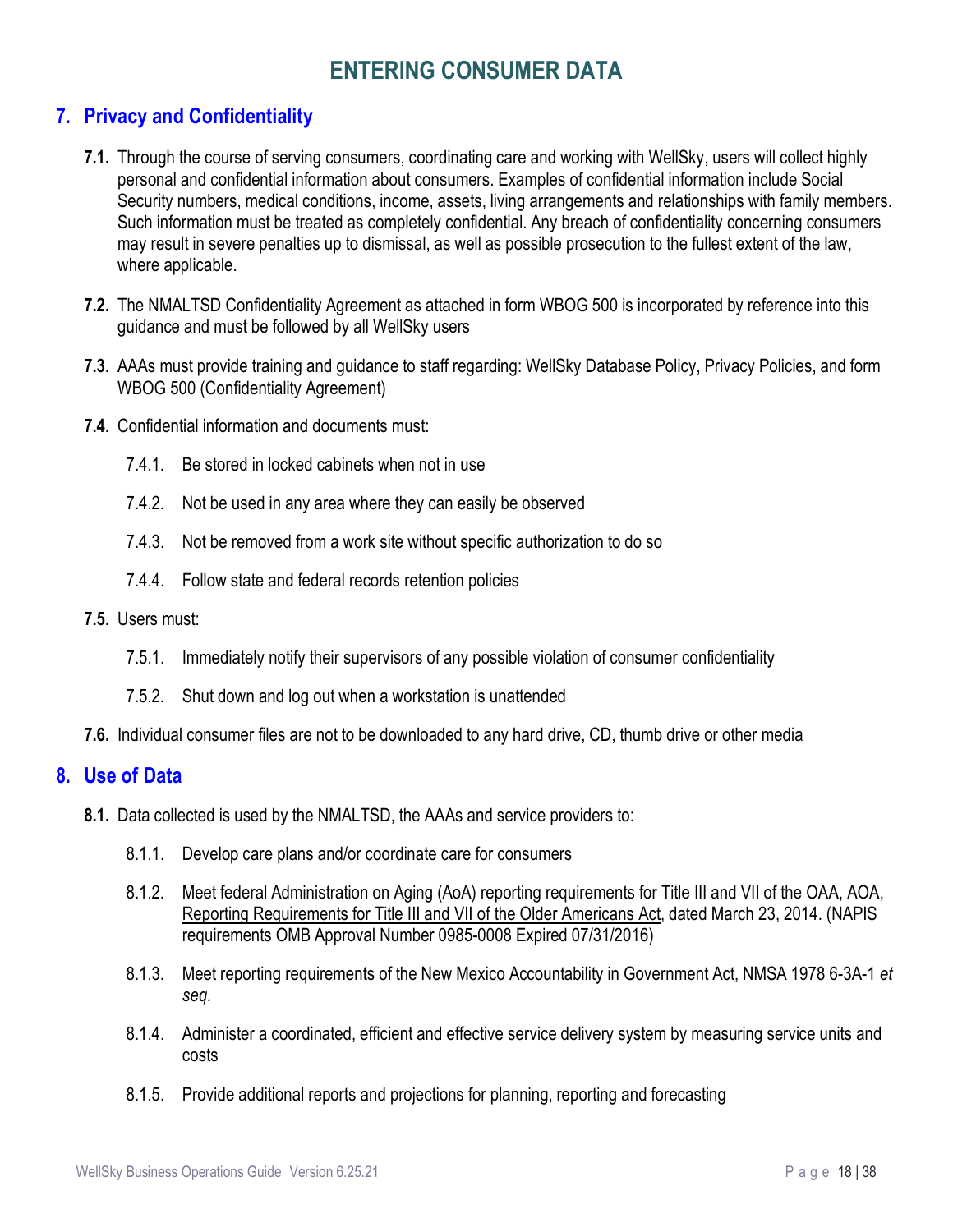# <span id="page-18-0"></span>**9. Security**

- **9.1.** Crucial to protecting consumer information and to protecting the system from intrusion, security is every user's responsibility and must be maintained at all times. User access to WellSky is defined by user role. All WellSky users must adhere to the following:
	- 9.1.1. Complete training and read, sign and follow form WBOG 500 (Confidentiality Agreement)
	- 9.1.2. Never share user IDs or passwords with anyone; all user IDs and passwords must remain confidential and secure
	- 9.1.3. Log out when the system is unattended or access to the WellSky database is no longer needed
	- 9.1.4. Protect computers used to access WellSky with anti-virus software with the most recent anti-virus profiles and anti-virus protection enabled
	- 9.1.5. Maintain the operating system and the web browser software used to access Harmony with the most recent security patches and software upgrades
- **9.2.** If security is compromised:
	- 9.2.1. Provider level users shall notify the appropriate AAA immediately upon discovery
	- 9.2.2. AAAs and Agency level users are to notify the NMALTSD administrator immediately upon discovery or notification from a Provider
	- 9.2.3. Notification must include the user's name and organization; the Harmony user ID will be disabled as soon as possible
	- 9.2.4. As soon as the administrator becomes aware that data security has been compromised, he/she must immediately notify the CIO so that it may take all necessary steps to investigate the incident and limit further data loss or intrusion. In addition, within ten calendar days of discovery or notification of a likely security breach, the administrator must notify the consumer or consumers in writing that their individual data has likely been compromised

## <span id="page-18-1"></span>**10. Registering Consumers**

- **10.1.** Certain types of consumers must be individually registered in the WellSky database system so that services received can be tracked to individual consumers. At a minimum, the following types of consumers must be registered (AAAs may add more requirements):
	- 10.1.1. Consumers receiving social supportive services, home-delivered meals, adult day care, congregate meals, and health promotion/disease prevention
	- 10.1.2. Caregivers and care recipients receiving respite care, supplemental services, counseling, support group services, and/or caregiver training
	- 10.1.3. Grandparents and other older adult caregivers serving children receiving respite care, supplemental services, counseling, support group services, and/or caregiver training
	- 10.1.4. Consumers contacting the ADRC*—users cannot change or update social security numbers or dates of birth on consumers who are enrolled for services with the AAAs without consultation with the affected AAAs.*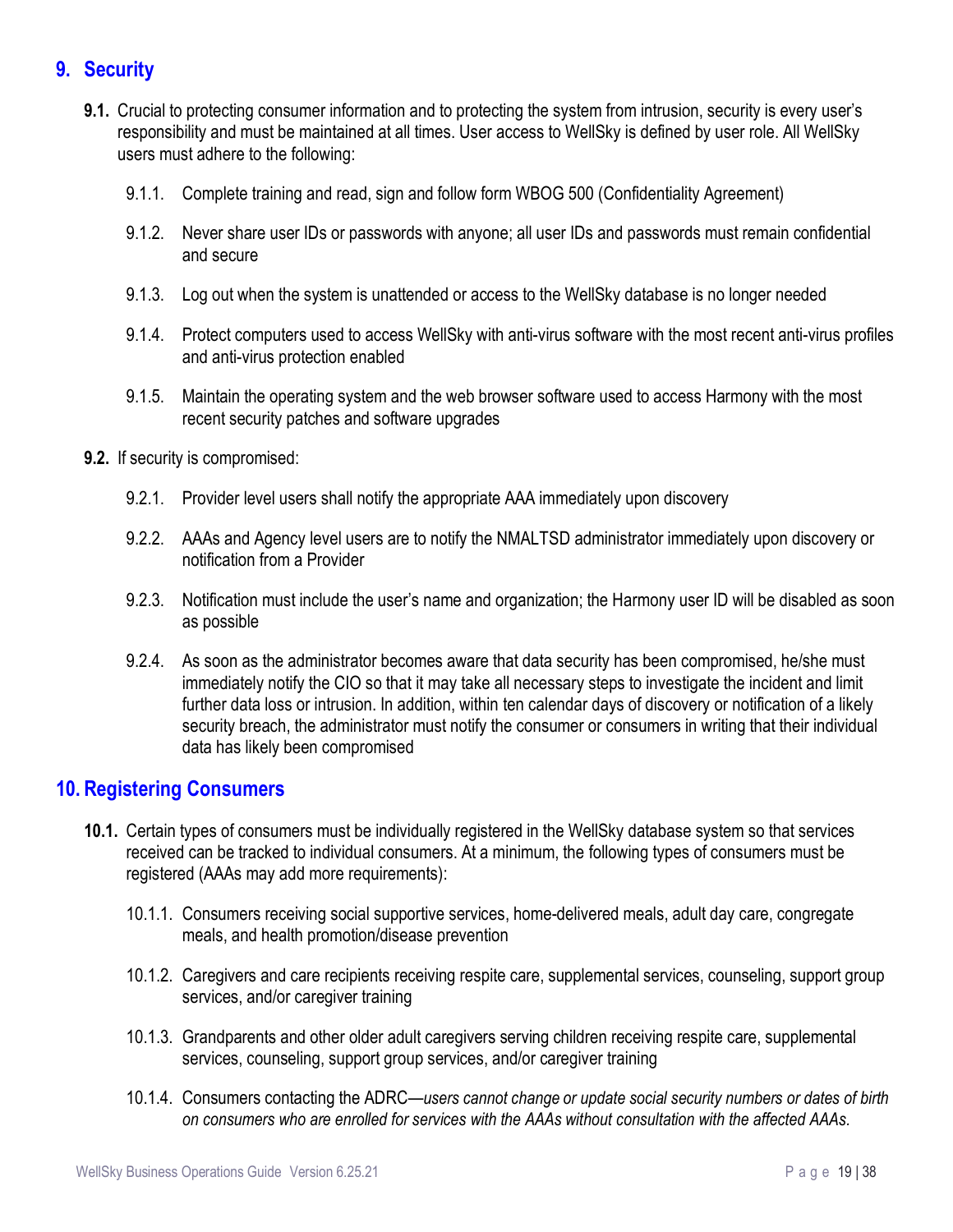## <span id="page-19-0"></span>**11. Consumer Groups**

- **11.1.** Data entry regarding service use by non-registered consumers is to be entered in the *consumer group* category. In accordance with each respective AAA policy, non-eligible individuals (those who do not have a consumer record) may purchase services that must be tracked and accounted for in the A&D database
- **11.2.** Providers that offer the Family Caregiver Program (Title IIIE) must set-up and utilize at least one additional *consumer group*: Caregiver Program

| <b>Type of Funding Source</b> | <b>Entities</b>               | <b>EXAMPLE</b>                                                     |  |  |
|-------------------------------|-------------------------------|--------------------------------------------------------------------|--|--|
| Title III and state general   | Federally recognized-         | All reports, rosters and routes are to be identified with the name |  |  |
| funds and local funds         | PSA 1, PSA 2, PSA 3, PSA 4    | of the PSA administered by an AAA—the Provider—the                 |  |  |
|                               | Federally designated-         | consumer group type                                                |  |  |
|                               | ABQ/BernCo AAA, Non-Metro AAA | (Example: PSA2-City of Santa Fe-eligible consumers Title III)      |  |  |

- **11.3.** *Consumer groups* shall be created in Aging & Disability using the following parameters:
	- 11.3.1. Eligible Consumers—Title III
		- 11.3.1.1. Consumer age is 60 or older or a spouse of someone age 60 or older
		- 11.3.1.2. Provider name
	- 11.3.2. Guest Meals (Paying Guests)
		- 11.3.2.1. Consumer age is less than 60 (not eligible)
		- 11.3.2.2. Provider name
	- 11.3.3. Staff Meals (Staff age 59 or younger)
		- 11.3.3.1. Consumer age is less than 60 (not eligible)
		- 11.3.3.2. Provider name
	- 11.3.4. Services for IAAA Non-Registered Consumers (guests, staff, and volunteers)
		- 11.3.4.1. Consumer age is 50 or older (or as determined by Tribal Administration)
		- 11.3.4.2. Agency name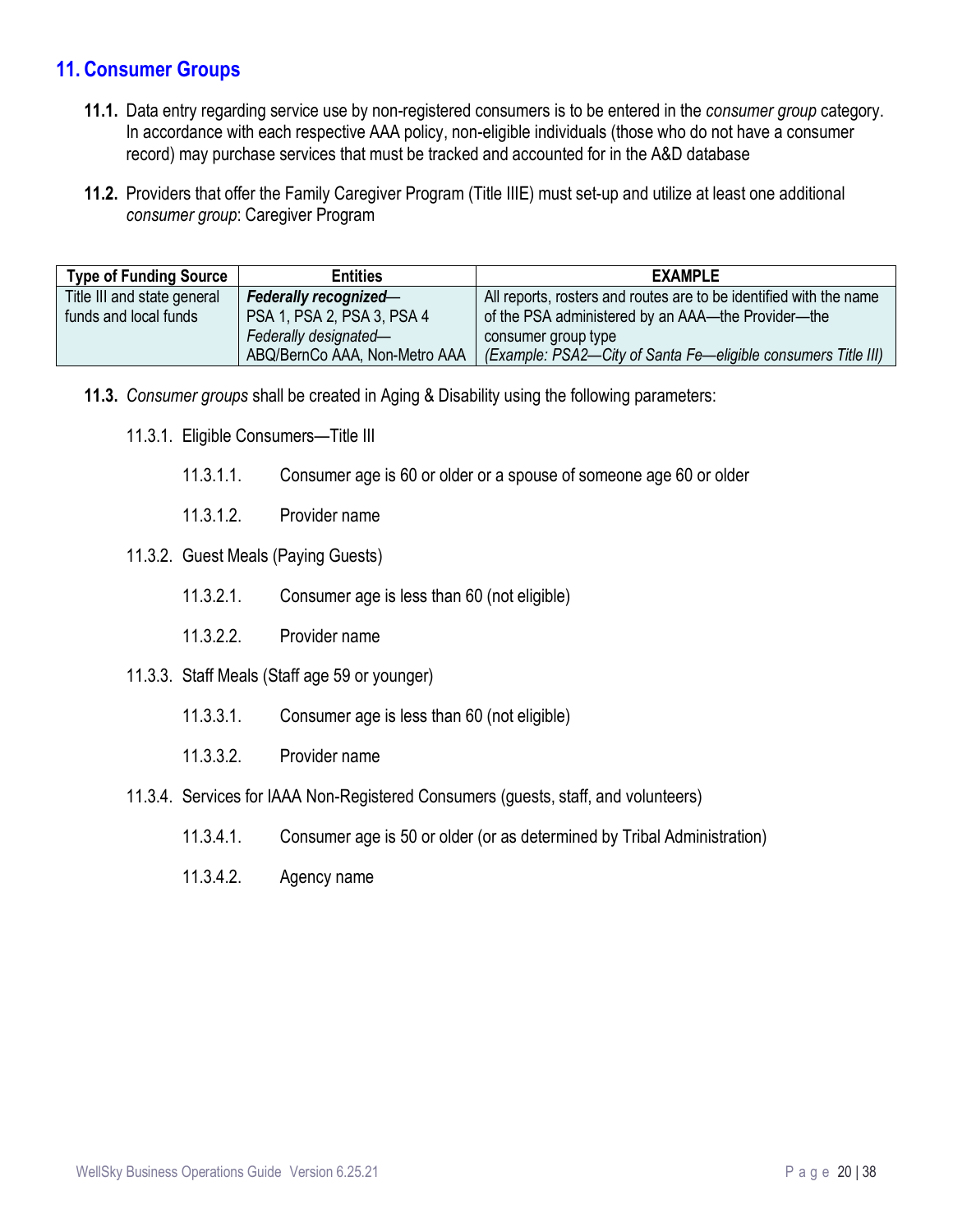## <span id="page-20-0"></span>**12. Registration Process**

#### **12.1.**Registration

- 12.1.1. Paper or automated registration forms are to be completed with the following minimum data:
	- 12.1.1.1. Consumer legal name, gender, residential address, last 4 digits of SSN, DOB, phone number, ethnicity, Provider and AAA
	- 12.1.1.2. Activities of Daily Living (ADL) or Instrumental Activities of Daily Living (IADL) assessments/reassessments
	- 12.1.1.3. Nutrition assessments/reassessments
- 12.1.2. Consumer data must be entered into the A&D database within 10 working days:
	- 12.1.2.1. Prior to registering a consumer, users are to search the statewide database to determine if a consumer is already registered
	- 12.1.2.2. If assessment reveals a need for service(s) not available from the initial provider then the initial provider is to make a referral; the consumer record is to be shared
- 12.1.3. With regard to the Non-Metro and Albuquerque/Bernalillo County AAAs, the following services may require creation of a care plan/service plan in order to allow for data entry: chore services, homedelivered meals, homemaker services, home repair/renovation/maintenance, personal care, evidencebased services, and respite
- **12.2.**Data to Be Collected
	- 12.2.1. Data collected includes the minimum data needed to develop care plans, coordinate care, develop service invoices and meet reporting requirements
	- 12.2.2. Data is collected on consumers (persons served) and services provided (units)
	- 12.2.3. Data collected on consumers who require consumer registration may include first name, last name, gender, residential address, date of birth, last four digits of social security number, ethnicity, race, phone number, health information and assessments, limitations in performing ADLs, limitations in performing IADLs, nutrition assessments and caregiving responsibilities
	- 12.2.4. Additional data may be requested to develop care plans, coordinate services and provide benefits counseling
	- 12.2.5. Data collected on services includes service provider, service site (if applicable), date of service, service program, service, subservice (if applicable) and units of service provided
	- 12.2.6. An AAA may require the collection of additional data and its providers may collect additional data if approved by the AAA
	- 12.2.7. All forms used to collect data must comply with guidance from the NMALTSD and the AAA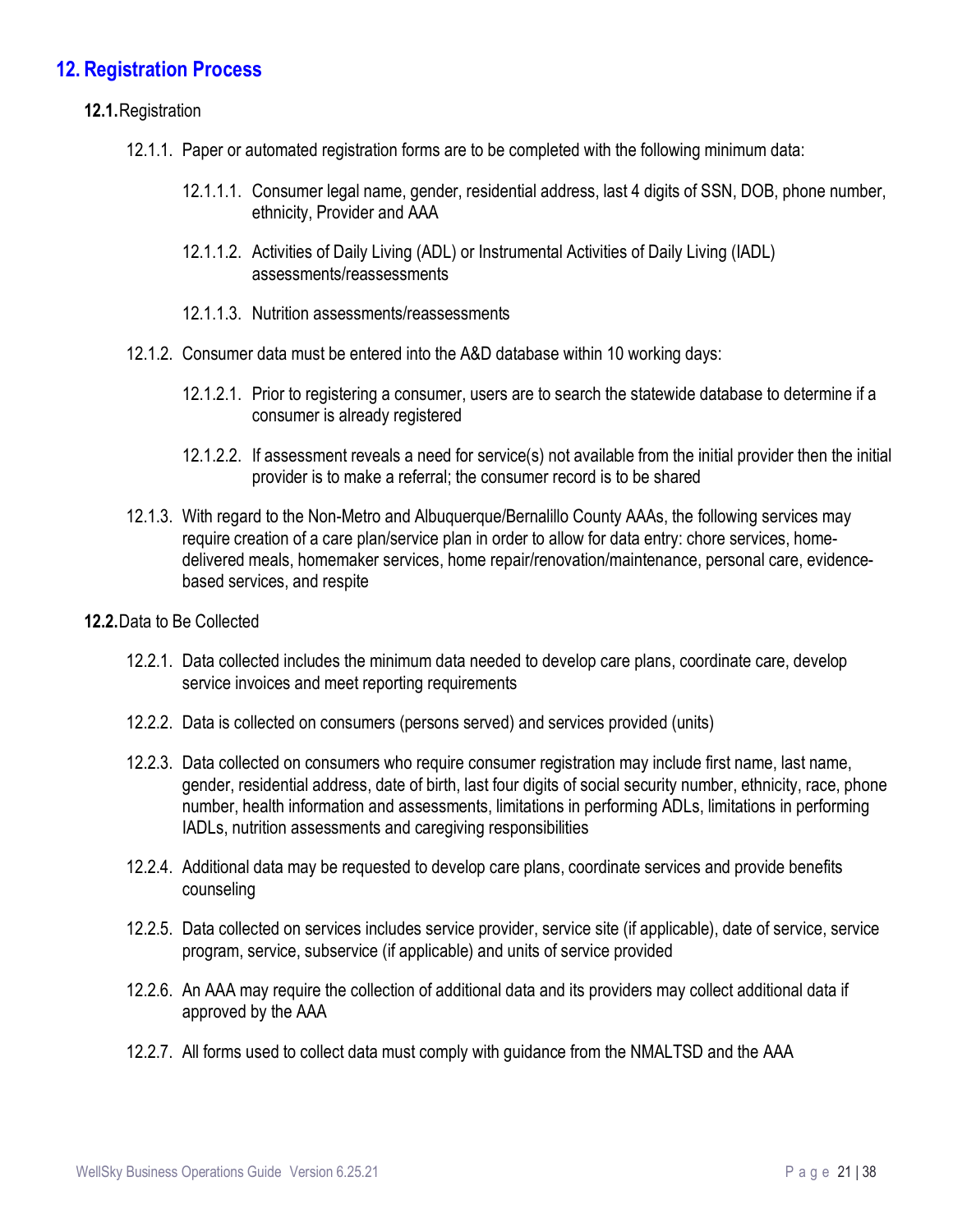## <span id="page-21-0"></span>**13. Linking Caregivers to Care Recipients**

- **13.1.** Caregivers and care recipients must be registered and their consumer records must be linked in the A&D database under *details* in the A&D database record
- **13.2.** Sometimes consumers directly request services from multiple providers; therefore, prior to registering a consumer, users are to search the statewide database to determine if a consumer is already registered

## <span id="page-21-1"></span>**14. Registration for a Waiting List**

- **14.1.** Consumers must be registered even if they cannot be provided with service immediately
- **14.2.** It is important to document unmet needs

## <span id="page-21-2"></span>**15. Frequency of Data Collection**

**15.1.** Service data is to be collected at the time of service and entered into the A&D database weekly

## <span id="page-21-3"></span>**16. Data Reconciliation, Verification and Validation**

- **16.1.** Accuracy of data is critical. Users are the key to accurate data. Each month, the data entered in the system is to be reviewed or approved at the AAA Level or Agency user level
- **16.2.** Each AAA is to have policies and procedures in effect to validate data entered into the A&D database at the Provider level and the AAA level
- **16.3.** Validation is to be accomplished by the 15<sup>th</sup> calendar day of each month
- **16.4.** NMALTSD IT is to lock the database at close of business on the 15<sup>th</sup> calendar day of the month. If the 15<sup>th</sup> day falls on a weekend or a holiday, the database is to be locked the following working day
- **16.5.** If a Provider or an AAA has ample reason, the database may be unlocked by the AAA administrator or NMALTSD IT, upon submission of a helpdesk ticket, to allow for data entry or adjustment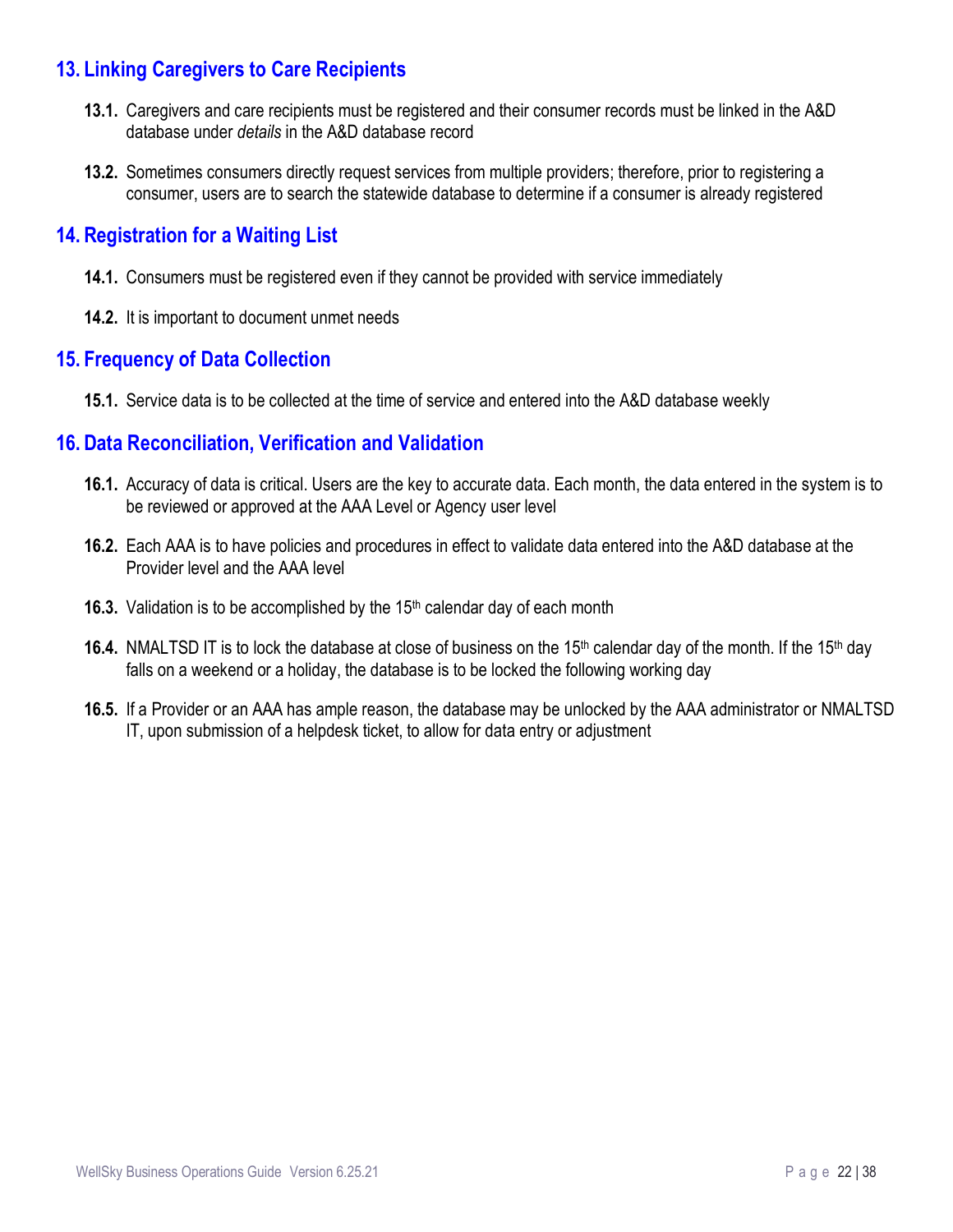# <span id="page-22-0"></span>**17. Working in Aging & Disability**

- **17.1.** Reports, rosters and routes
	- 17.1.1. All reports, rosters and routes are to be identified as follows:

|                           | Reports, Rosters, and Routes-Naming Convention |                                                    |                                                           |  |  |  |  |
|---------------------------|------------------------------------------------|----------------------------------------------------|-----------------------------------------------------------|--|--|--|--|
| Report,                   |                                                | <b>Entities</b>                                    | <b>EXAMPLE</b>                                            |  |  |  |  |
| Roster, Route             |                                                |                                                    |                                                           |  |  |  |  |
| ⊠                         | Report                                         | AAAs-                                              | All reports, rosters and routes are to be identified with |  |  |  |  |
| ⊠                         | Roster                                         | ABQ/BernCo AAA, Non-Metro AAA, Indian AAA,         | the name of the PSA administered by an AAA—the            |  |  |  |  |
| ⊠                         | Route                                          | Navajo AAA                                         | Provider-the data type                                    |  |  |  |  |
| <b>PSAs Administered-</b> |                                                |                                                    | (Example: PSA2-City of Santa Fe-Meals)                    |  |  |  |  |
|                           |                                                | PSA 1, PSA 2, PSA 3, PSA 4, PSA 5, PSA 6           |                                                           |  |  |  |  |
| ⊠                         | Report                                         | <b>Provider Organization that receives funding</b> | All reports are to be identified with ALTSD—the Provider  |  |  |  |  |
|                           |                                                | directly from the ALTSD-                           | Organization-the data type                                |  |  |  |  |
|                           |                                                | *Example-                                          | (Example: ALTSD-Alzheimer's Association-                  |  |  |  |  |
|                           |                                                | Alzheimer's Association                            | Education)                                                |  |  |  |  |
| ⊠                         | Report                                         | <b>Provider Organization that receives funding</b> | All reports are to be identified with the name of the PSA |  |  |  |  |
|                           |                                                | directly from an AAA-                              | administered by the AAA—the Provider Organization—        |  |  |  |  |
|                           |                                                | *Example-                                          | the data type                                             |  |  |  |  |
|                           |                                                | Alzheimer's Association                            | (Example: PSA1- Alzheimer's Association-                  |  |  |  |  |
|                           |                                                |                                                    | Homemaker Respite)                                        |  |  |  |  |
| ⊠                         | Report                                         | Divisions, Bureaus, and sub-entities in the ALTSD  | All reports are to be identified with the name of the     |  |  |  |  |
|                           |                                                |                                                    | ALTSD Division-the sub-entity-the data type               |  |  |  |  |
|                           |                                                |                                                    | (Example: AND-OADC-performance measure 7)                 |  |  |  |  |

- 17.1.2. Users have access to all rosters and routes. Users are not to make changes to roster(s) or route(s) of users other than those for which they have responsibility
- 17.1.3. Users who track service delivery may have access to consumer data. Users may update existing data when necessary to ensure accuracy, as well as for care planning and care coordination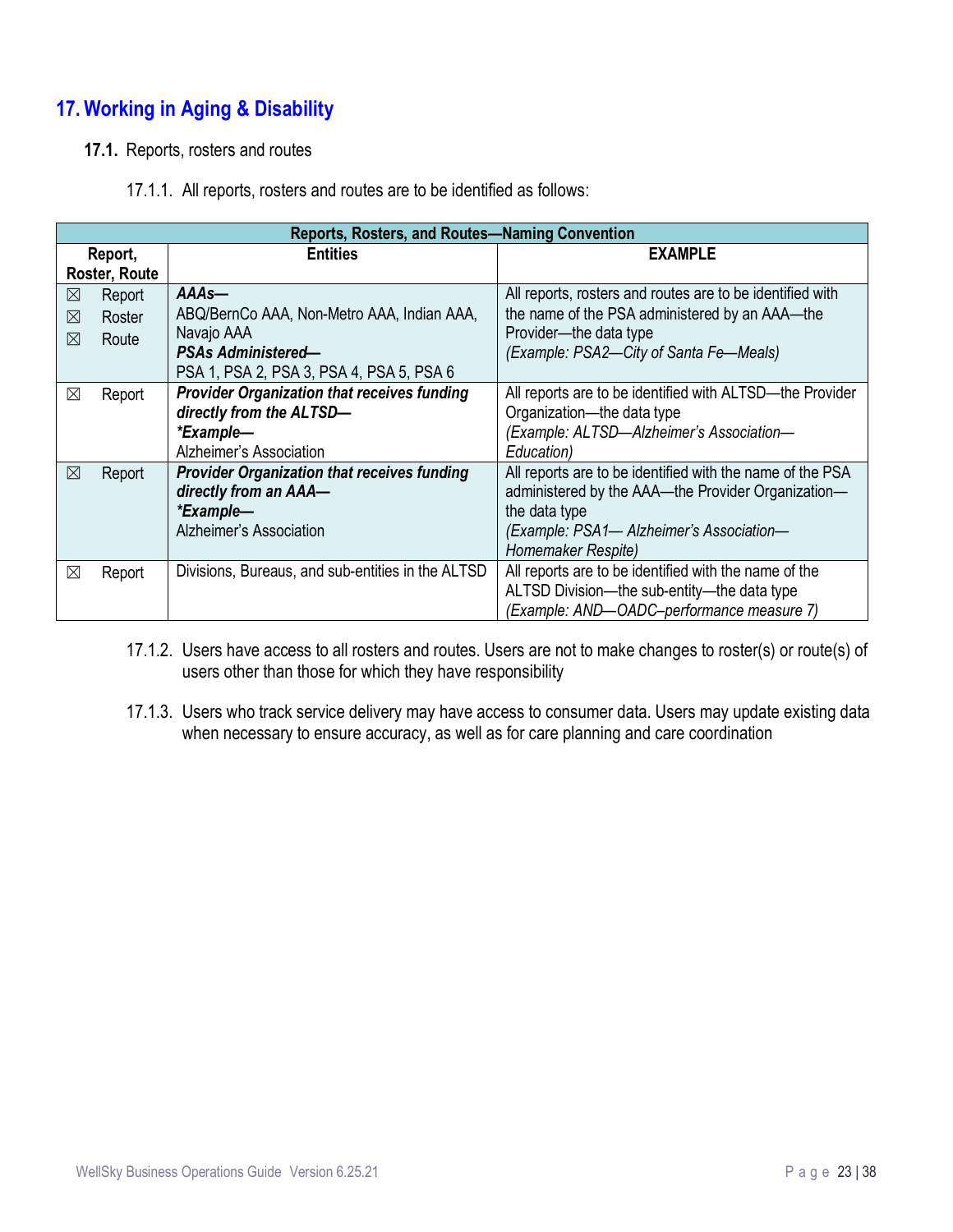#### **17.2.**Activity and Referral

- 17.2.1. AAA or ADRC users are to submit complaints from consumers through an "*Activity and Referral"* in which "*consultation"* is to be selected in the action field; the organization being complained about is to be selected in the agency field; "*referred"* is to be selected in the status field; and "*consumer complaint*" is to be recorded in the subject field
- 17.2.2. In order to coordinate care, the ADRC, the AAAs and some providers can send "*Activity and Referral"* requests through the A&D database to one another following the A&D database training protocol. Notes must be added to the *"Activity and Referral"* that explain the status of the referral. Entries in the "*Activity and Referral"* field must be reviewed within **three business days** of their creation, and their status changed to "*Received".* Activities and referrals must be reviewed by applicable AAA or ADRC Agency Level Users before a status change is made

#### **17.3.**Default Agency

- 17.3.1. Consumers may be served by multiple AAAs or Providers. Each AAA or Provider serving a consumer may update the consumer record, including the "Default Agency". However, the "Default Agency" is to be determined by the permanent residence of the consumer, and the "Default Agency" is not to be changed unless a consumer's permanent address changes
- 17.3.2. Consumer records are not to be deleted from the A&D database by users. If an error occurs and a consumer record needs to be deleted, the user is to email a *Change Request Form* to the "Default Agency" with consumer identifying information and the reason deletion is necessary
- 17.3.3. Any duplicate consumer records are to be merged by the "Default Agency". If there is more than one "Default Agency" as a result of duplication, the staff of the Agencies are to initiate verbal communication prior to merging duplicate records. Users within and between "Default Agencies" are to be alerted that potential duplicate records need to be merged and reach concurrence on who should merge the records. The NMALTSD/DIU will perform regular duplicate reviews and notify the agencies involved. A search is to be conducted prior to creating a consumer record to avoid adding a duplicate record

#### **17.4.**Default Provider

- 17.4.1. Consumers may be served by multiple service providers. Each service provider serving a consumer may update the consumer record, including the "Default Provider"
- 17.4.2. The "Default Provider" is determined by the permanent residence of a consumer or the level of care being provided. Any temporary residence of a consumer is to be identified under the "*Locations"* field in consumer "*Details"*

#### **17.5.**Care Enrollment

- 17.5.1. Consumer records may include multiple care enrollments for various categories of services
- 17.5.2. The start date of care enrollment is to be the date when a consumer is enrolled for services. An end date is to be entered when a service is completed
- 17.5.3. Consumers are to have only *one care plan per care program* with a start date of when a consumer is to start receiving services and an end date of 12/31/2060. Consumers may have more than one care plan if they move out of the state or are admitted into an institutional facility for a period of time and then return to community living. Providers can create multiple service plans with different services and providers under one care plan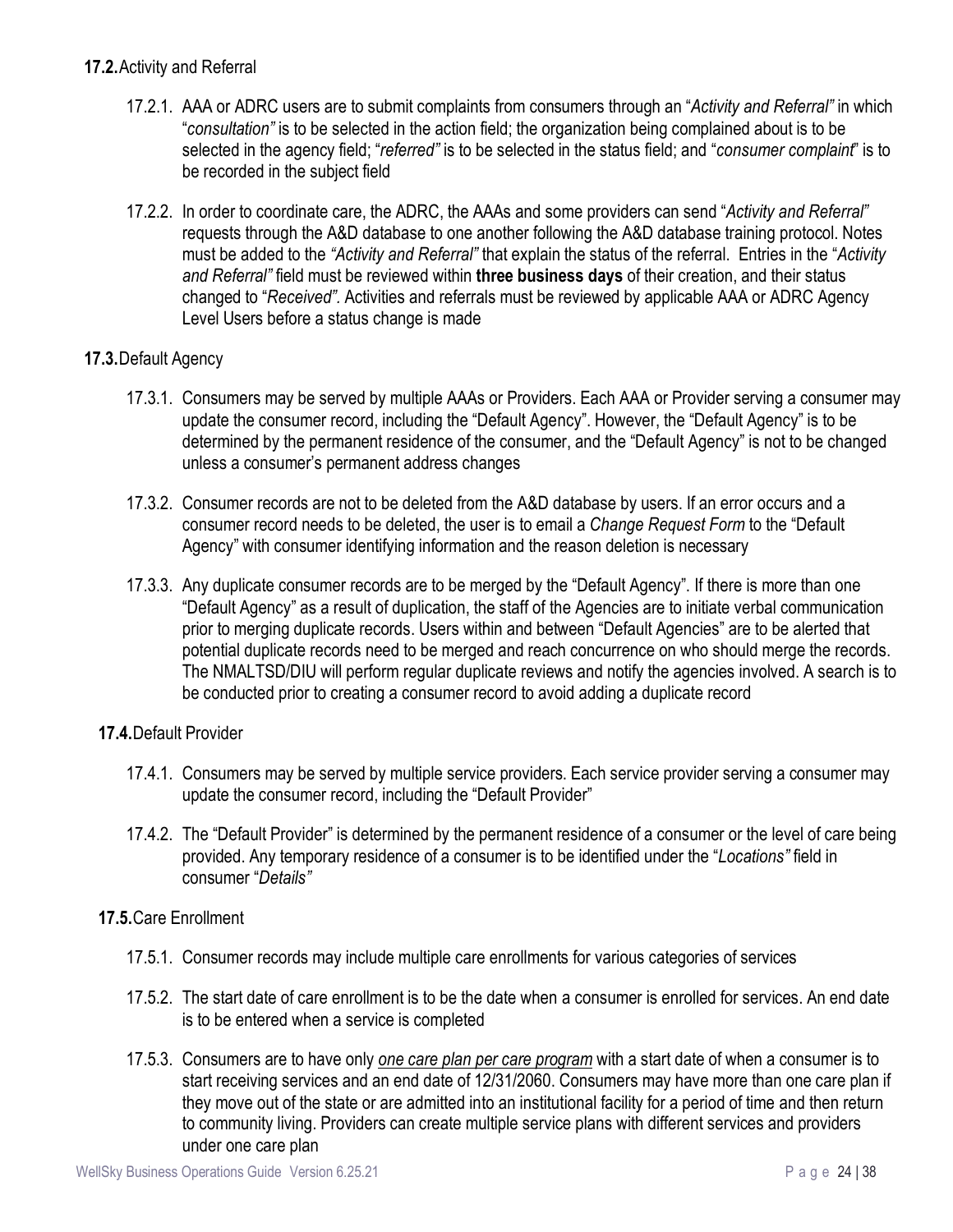- **17.6.** Consumer IDs created by the A&D database will be permanent and will not change unless a correction is made to a consumer's DOB or SSN; in which case, A&D will automatically update the ID
- **17.7.** Re-Assessments must be completed as specified by state and federal policies

#### <span id="page-24-0"></span>**18. Reporting**

- **18.1.** Each AAA and the NMALTSD have access to the statewide database and can run reports to validate data; accuracy and timing of data entry is critical
- **18.2.** The following reports can be retrieved directly from the A&D database:
	- 18.2.1. Monthly meal count report
	- 18.2.2. Quarterly performance-based budgeting report and annual NAPIS report (State Program Report)
- **18.3.** When saving report definitions in Aging & Disability, users are to identify reports with the following:

|               | Reports, Rosters, and Routes-Naming Convention |                                                    |                                                           |  |  |  |  |
|---------------|------------------------------------------------|----------------------------------------------------|-----------------------------------------------------------|--|--|--|--|
| Report,       |                                                | <b>Entities</b>                                    | <b>EXAMPLE</b>                                            |  |  |  |  |
| Roster, Route |                                                |                                                    |                                                           |  |  |  |  |
| ⊠             | Report                                         | AAAs-                                              | All reports, rosters and routes are to be identified with |  |  |  |  |
|               |                                                | ABQ/BernCo AAA, Non-Metro AAA, Indian AAA,         | the name of the PSA administered by an AAA-the            |  |  |  |  |
|               |                                                | Navajo AAA                                         | Provider-the data type                                    |  |  |  |  |
|               |                                                | <b>PSAs Administered-</b>                          | (Example: PSA2-City of Santa Fe-Meals)                    |  |  |  |  |
|               |                                                | PSA 1, PSA 2, PSA 3, PSA 4, PSA 5, PSA 6           |                                                           |  |  |  |  |
| ⊠             | Report                                         | <b>Provider Organization that receives funding</b> | All reports are to be identified with ALTSD-the Provider  |  |  |  |  |
|               |                                                | directly from the ALTSD-                           | Organization-the data type                                |  |  |  |  |
|               |                                                | *Example-                                          | (Example: ALTSD-Alzheimer's Association-                  |  |  |  |  |
|               |                                                | Alzheimer's Association                            | Education)                                                |  |  |  |  |
| $\boxtimes$   | Report                                         | <b>Provider Organization that receives funding</b> | All reports are to be identified with the name of the PSA |  |  |  |  |
|               |                                                | directly from an AAA-                              | administered by the AAA-the Provider Organization-        |  |  |  |  |
|               |                                                | *Example-                                          | the data type                                             |  |  |  |  |
|               |                                                | Alzheimer's Association                            | (Example: PSA1- Alzheimer's Association-                  |  |  |  |  |
|               |                                                |                                                    | Homemaker Respite)                                        |  |  |  |  |
| ⊠             | Report                                         | Divisions, Bureaus, and sub-entities in the ALTSD  | All reports are to be identified with the name of the     |  |  |  |  |
|               |                                                |                                                    | ALTSD Division-the sub-entity-the data type               |  |  |  |  |
|               |                                                |                                                    | (Example: AND-OADC-performance measure 7)                 |  |  |  |  |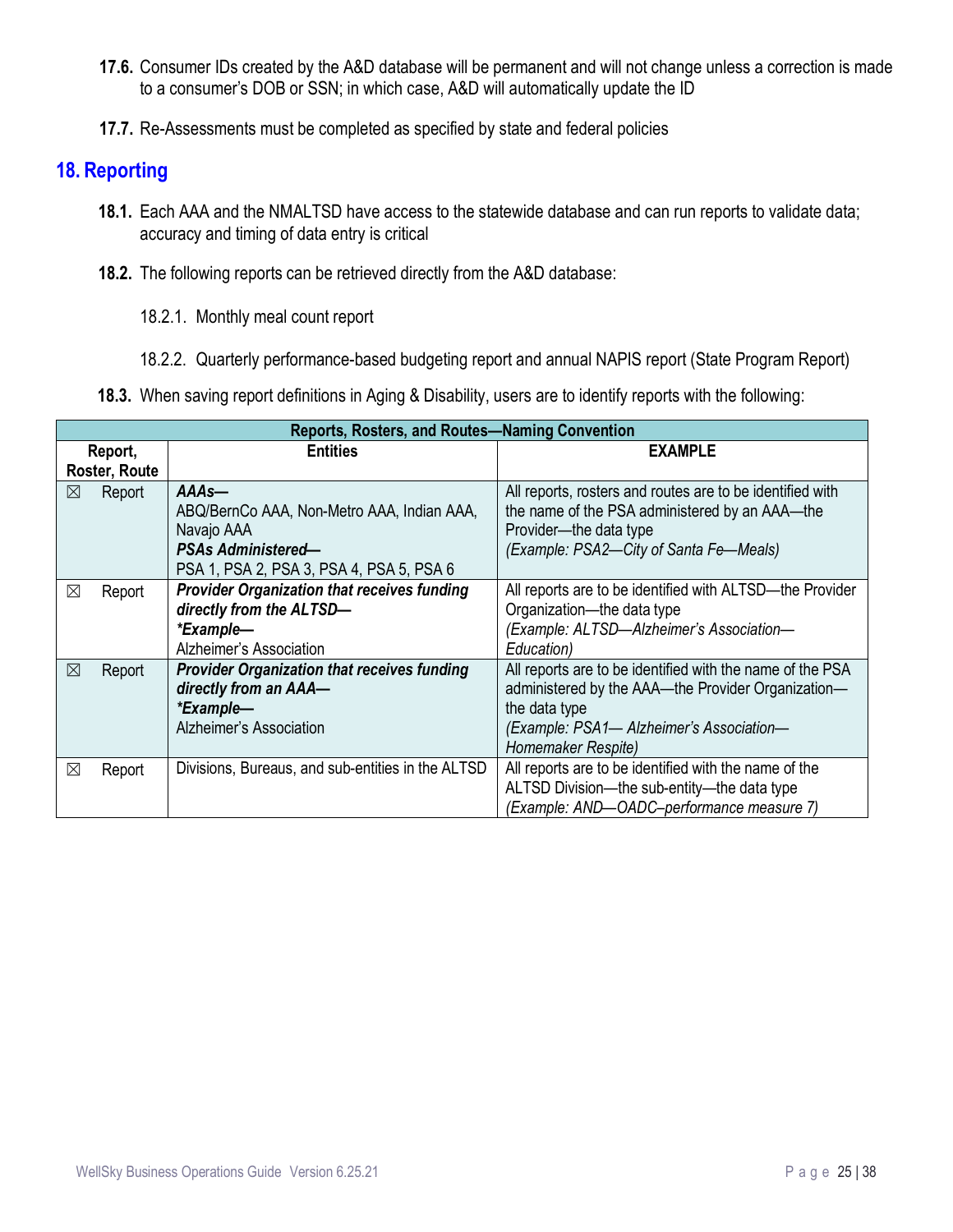## <span id="page-25-0"></span>**19. Change Request Forms**

- **19.1.** NMALTSD Provider Addition or Change Request forms (Provider Add-Change Request WBOG Form 520 and WellSky User Request WBOG Form 510) are to be used by AAAs and submitted to the NMALTSD to request changes in the administrative structure of the Aging & Disability database
- **19.2.** Completed Change Request forms are to be reviewed and approved by a designated administrative authority prior to submission to the NMALTSD
- **19.3.** Change Request forms are to be completed for the following:
	- 19.3.1. Issuance of or changes in Aging & Disability database portal IDs
	- 19.3.2. Issuance of or changes in Aging & Disability permission levels
	- 19.3.3. Additions to and/or changes of towns, cities or zip codes
	- 19.3.4. Additions to and/or changes to and/or deactivation of providers or sites
	- 19.3.5. Additions to and/or changes to and/or removal of services
	- 19.3.6. Other changes to the administrative structure as may be needed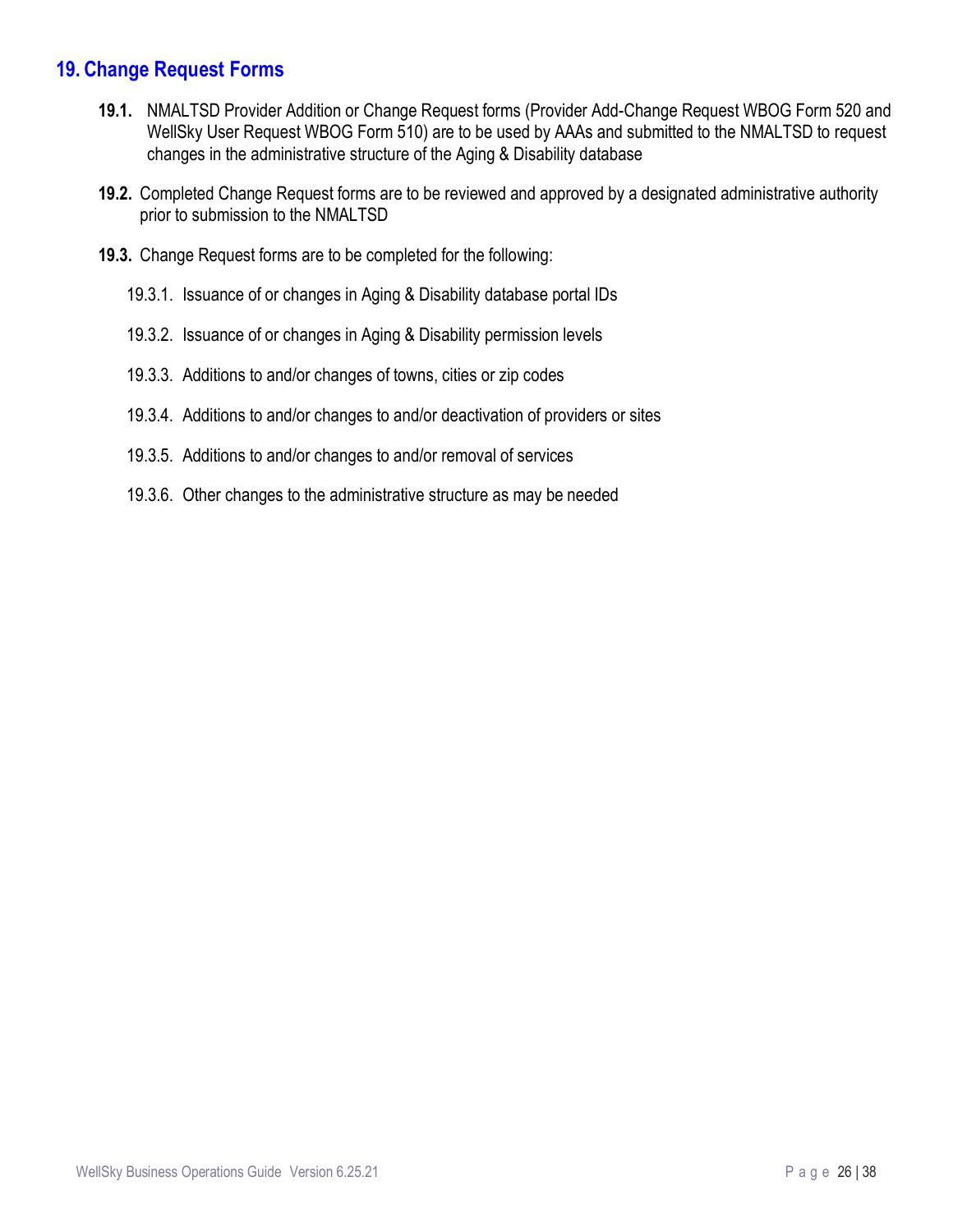# <span id="page-26-0"></span>**Harmony Framework Database**

This section has been completed by Adult Protective Services (APS)

#### <span id="page-26-1"></span>**20. APS Intake**

- 20.1 Persons affected: APS Intake staff
- 20.2 Standards: Access WellSky/APSS data base to input confidential identifying participant data and generate reports for review by APS Investigative Supervisors
- 20.3. Use of Data
	- 20.3.1. Create APSS Intake regarding issues of Abuse Neglect and/or Exploitation (ANE) of the Alleged Victim (AV)
	- 20.3.2. Gather participant information for all parties named by the Reporting party such as names, demographic information, date of birth and diagnosis of AV
	- 20.3.3. Identify and record allegations of ANE
	- 20.3.4. Search and verify prior history regarding the AV by conducting a search by name of the AV
	- 20.3.5 Attach documentation if necessary, to intake report for review
	- 20.3.6 Ensure all data fields are completed and submit intake for review

#### <span id="page-26-2"></span>**21. Adult Protective Services (Harmony/WellSky) Users**

- 21.1. Persons affected: All Adult Protective Services (APS) Investigative Caseworkers, Supervisors and supportive staff
- 21.2. Standards:
- 21.2.1. Access users to Harmony/Well Sky data are to comply with the policies and procedures set by APS.
- 21.2.2. Users will ensure data is protected in accordance to its sensitivity and per the standards of the APS.
- 21.3. Responsibilities:
- 21.3.1. APS investigative staff and supporting staff will use Harmony/Well Sky information and data to investigate on issues of Abuse, Neglect and Exploitation (ANE) for any vulnerable adult in the State of New Mexico. 21.3.2. Users will gather and input information obtained in an investigation into Harmony/Well Sky in accordance to APS Policy and Procedures.
- 21.3.3. Users will ensure accurate data entry
- 21.3.4. Investigative staff will use Harmony/Well Sky to input and secure investigative information into the system to reflect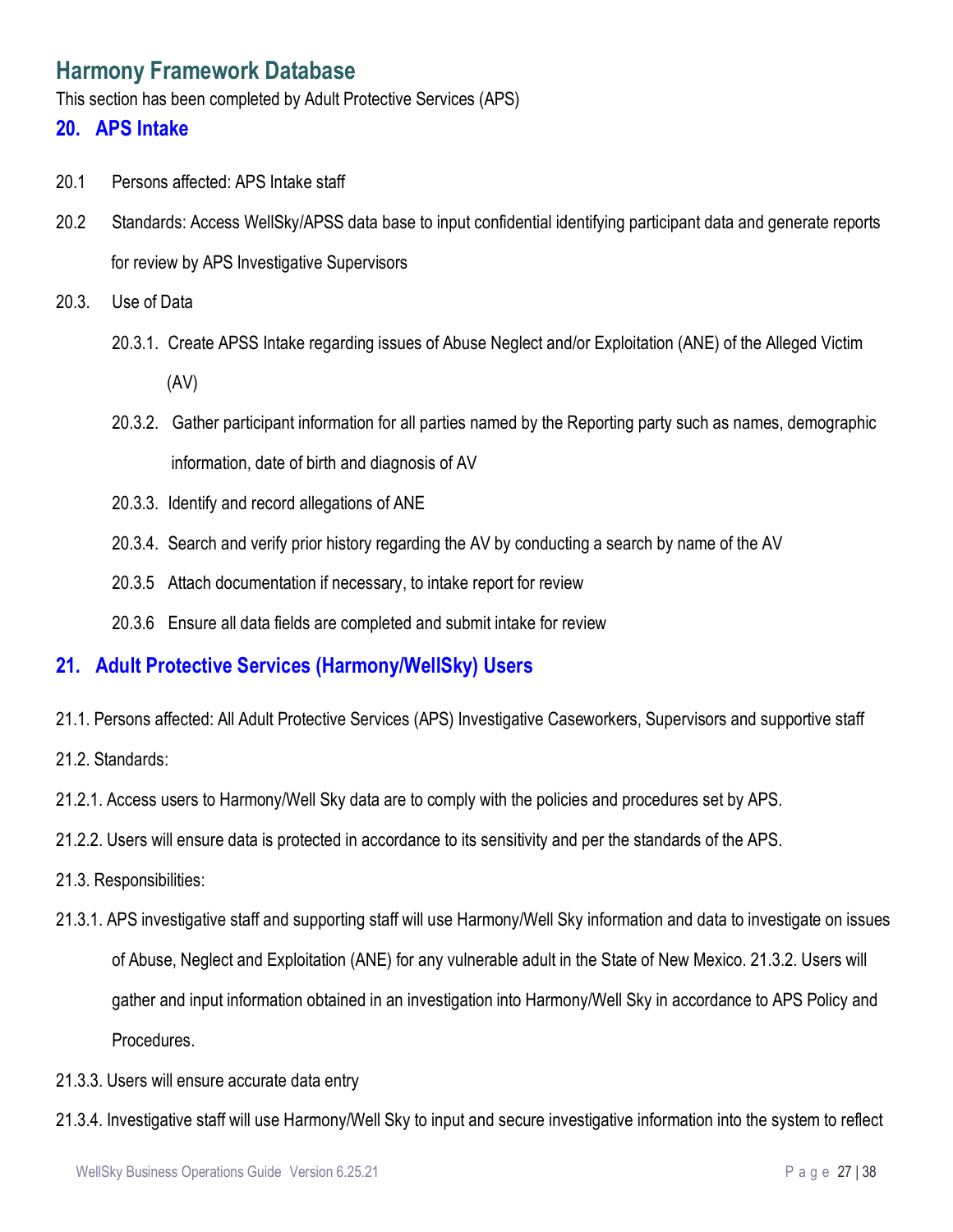efforts and outcomes of each investigation.

21.3.5. Users are responsible to using Harmony/Well Sky tools to conduct a thorough intake, screening and investigation.

21.4. Practices:

- 21.4.1. Each Adult Protective Services Personnel
- 21.4.1.1. Is a designated member of Adult Protective Services.
- 21.4.1.2. Will received a secure login in from NMALTSD IT Unit.
- 21.4.1.3. Each designated member will receive training on Harmony/Well Sky.
- 21.4.1.4. Member will follow confidentiality and proper data entry per APS policies and procedures.
- 21.4.1.5. Each member will use the data to conduct investigations of A.N.E.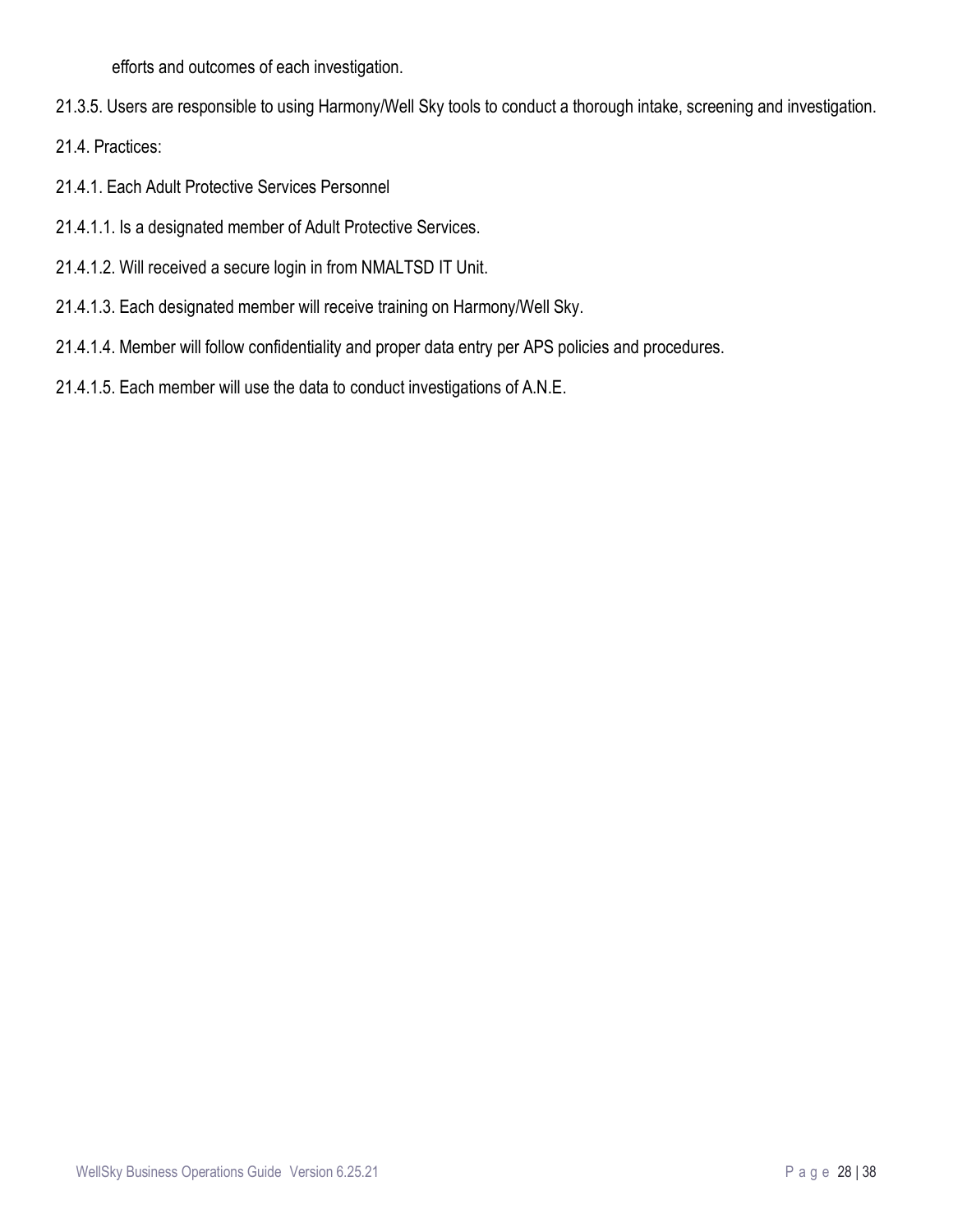# <span id="page-28-0"></span>**Ombudsmanager**

This section will be completed by the Ombudsman.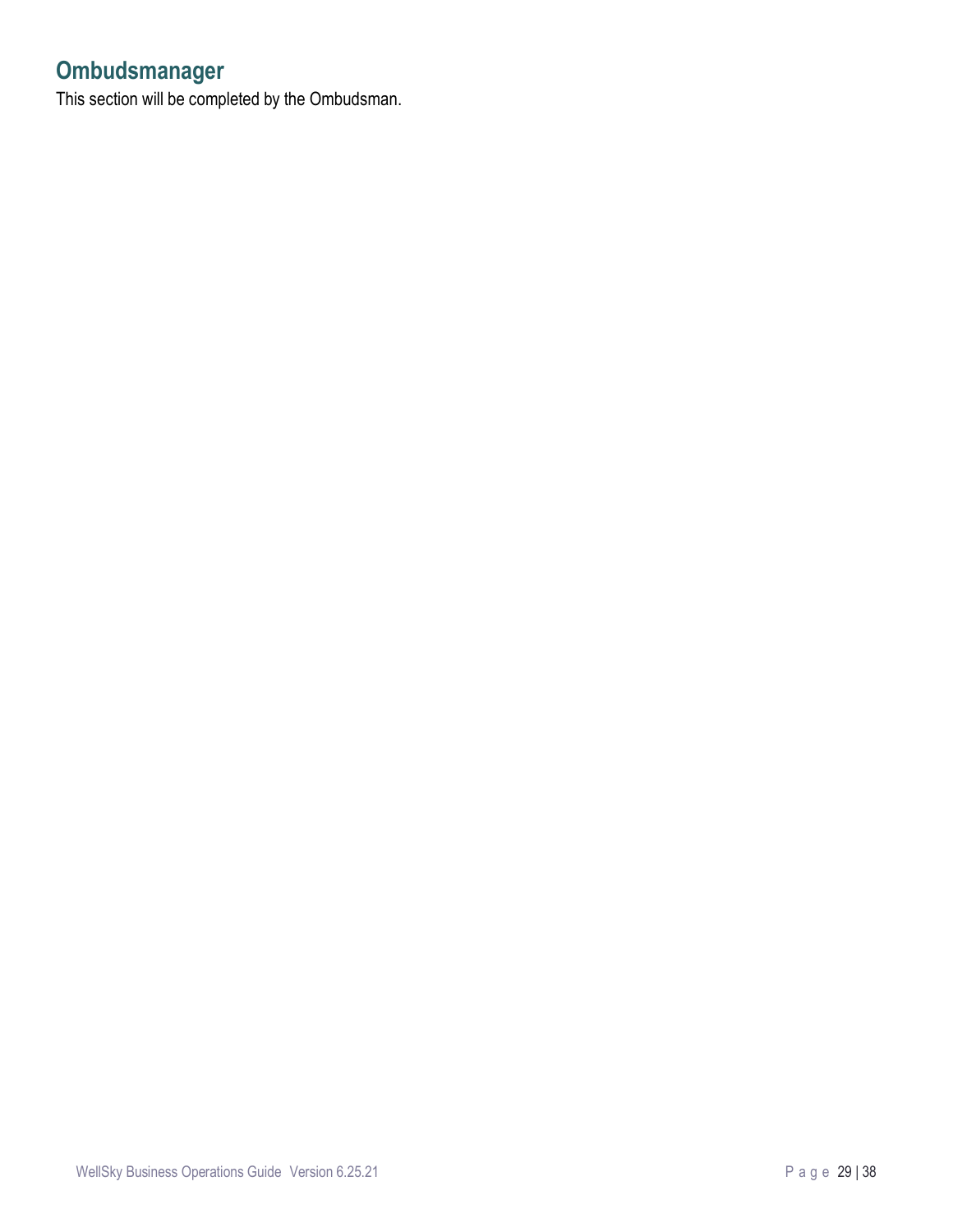# <span id="page-29-0"></span>**APPENDIX**

This page is left intentionally blank.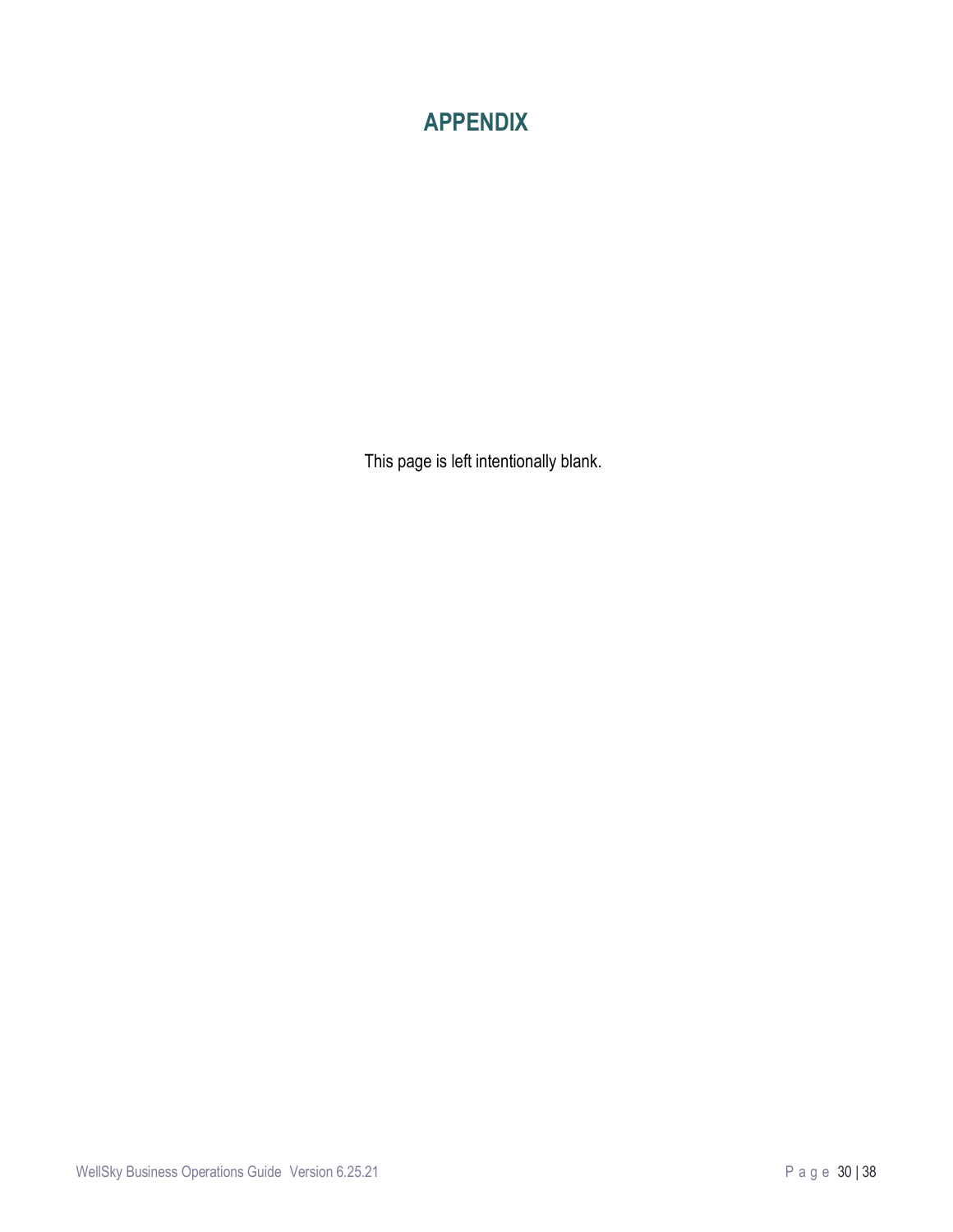# **ATTACHMENT 1—References**

- <span id="page-30-0"></span>1. Older Americans Act of 1965
- 2. AoA, Reporting Requirements for Title III and VII of the Older Americans Act, dated May 25, 2010. (The NAPIS requirements Office of Management and Budget (OMB) Approval Number 0985-0008 Expires 05/31/2013)
- 3. Harmony Information Systems, Inc. Harmony for Aging User's Guide
- 4. Department of Health and Human Services, Memorandum: Guidance on the Administrative Simplification Provisions of the Health Insurance Portability and Accountability Act of 1996 (HIPAA)
- 5. New Mexico Aging and Long-Term Services Department, Confidentiality Agreement
- 6. New Mexico Aging and Long-Term Services Department, Training Form
- 7. New Mexico Aging and Long-Term Services Department, Area Plan Guidelines
- 8. State Agency on Aging, State Action Memorandum, SAM 98-8, dated August 21, 1998
- 9. State Agency on Aging Memorandum dated October 14, 1998 Subject: Meal Count Signatures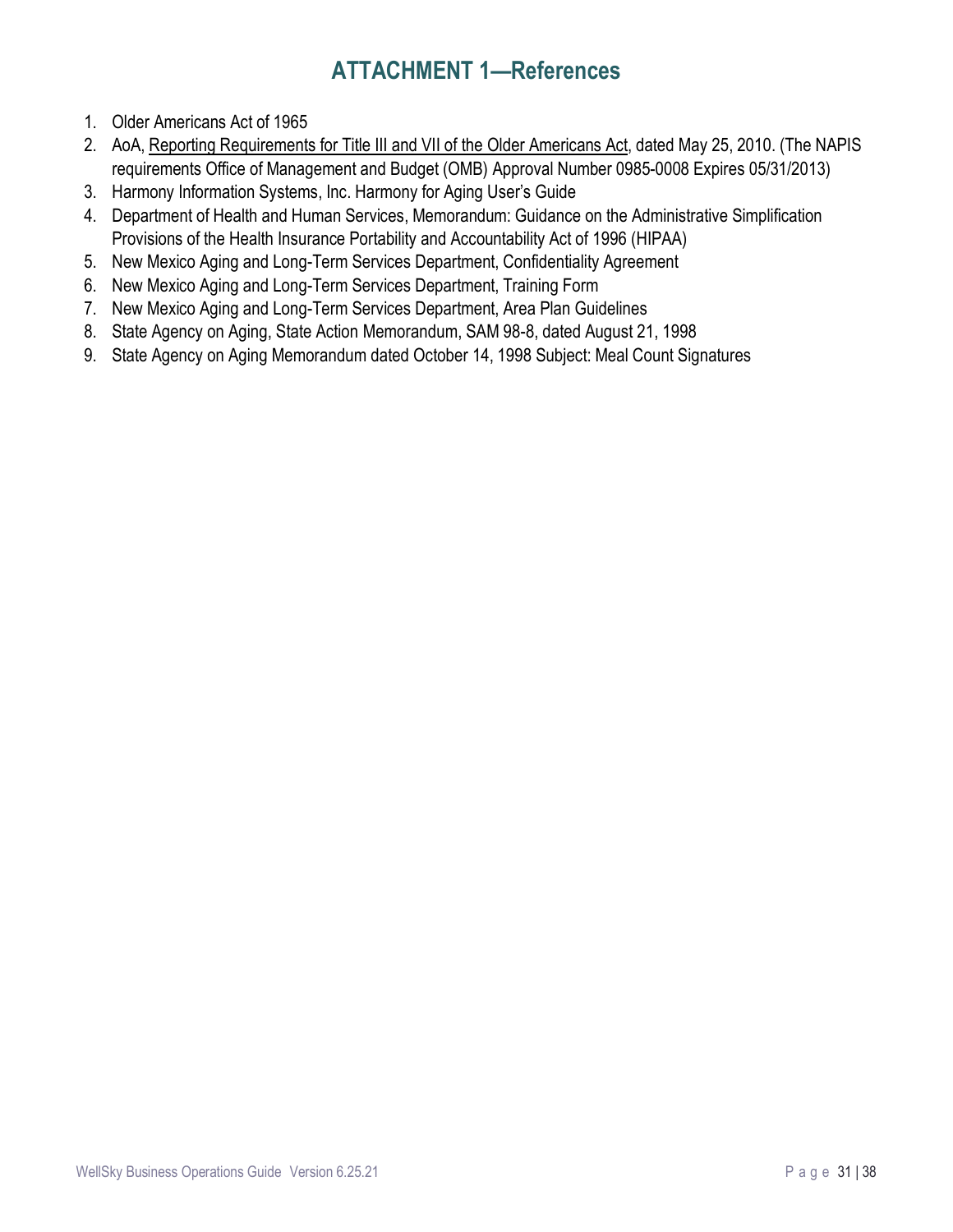# **ATTACHMENT 2—Forms**

- <span id="page-31-0"></span>1. Confidentiality Agreement, *WBOG Form 500*
- 2. Add/Change Request Form, *WBOG Form 520*
- 3. NMALTSD WellSky Portal User Request, *WBOG Form 510*
- 4. Request to Access WellSky with External License, *WBOG Form 530*
- 5. Aging & Disability WellSky Training for NMALTSD, Agencies, Providers, *WBOG Form 540*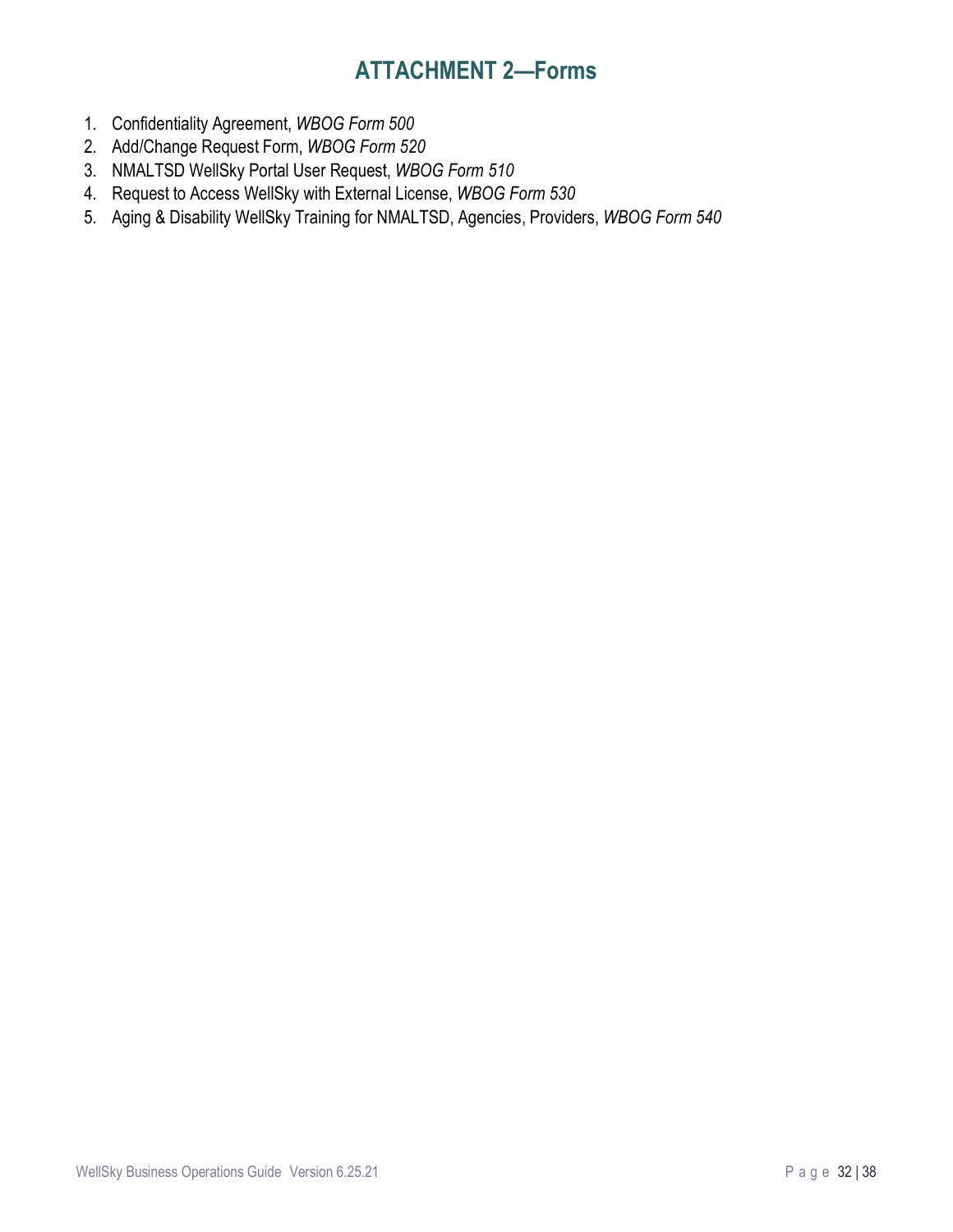

#### <span id="page-32-0"></span>**NEW MEXICO AGING AND LONG-TERM SERVICES DEPARTMENT**

## **Confidentiality Agreement**

This CONFIDENTIALITY AGREEMENT is intended to maintain the privacy of confidential, personal information that may be provided by clients/ consumers in the course of accessing services. Confidential, personal information may be provided and maintained in several forms—verbal, written or electronic (such as in a computer database). This CONFIDENTIALITY AGREEMENT must be signed by all persons who will access the A&D database, OmbudsManager, APSS—Harmony or APS History databases (containing confidential, personal information) before they are provided with passwords to access the A&D database, OmbudsManager, APSS—Harmony or APS— History.

I understand that in the course of my work with the A&D database, OmbudsManager, APSS—Harmony or APS—History databases and NM Aging and Long-Term Services Information Systems, I may learn certain facts about individuals being served that are of a highly personal and confidential nature. Examples of confidential information are Social Security numbers, names of clients/consumers, medical conditions and treatments, income, assets, living arrangements and relationships with family members. Such information must be treated as completely confidential and is not to be shared with any unauthorized person without exception, including family members. Any breach of confidentiality concerning clients/consumers may result in severe penalties up to dismissal, as well as possible prosecution to the fullest extent of the law, where applicable. Guidelines to follow to maintain confidential information are:

- 1. Secure confidential information and documents in locked cabinets when not in use;
- 2. Do not leave confidential information or data where it can easily be observed;
- 3. Do not remove any confidential information from an organization's office without specific authorization to do so;
- 4. Properly dispose of (shred) all confidential information when no longer needed;
- 5. Properly mark and secure confidential information before transmittal;
- 6. Immediately notify a supervisor or an authorized person of any possible violation of confidentiality;
- 7. Talk to a supervisor or an authorized person regarding any questions about confidentiality and/or any possible violation of such confidentiality.
- 8. When using the A&D database, OmbudsManager, APSS—Harmony or APS—History;
	- o Keep all user logins and passwords confidential and secure;
	- o Shut down the A&D database, OmbudsManager, APSS—Harmony or APS—History application and log out when the workstation is unattended;
	- o Never delete or remove data from the A&D database, OmbudsManager, APSS—Harmony or APS—History databases.

Only authorized users who have signed this confidentiality agreement may use or view A&D, Ombudsmanager, APSS—Harmony or APS—History.

I agree not to disclose client/consumer information of a personal and confidential nature to anyone except to those individuals with a valid need to know that my employer has identified after assuring that a client/consumer has signed a release of information form. My signature below warrants that I have read, understand and will follow this NM Aging and Long–Term Services Department CONFIDENTIALITY AGREEMENT.

For NMALTSD employees, any breach of confidentiality concerning clients/consumers may result in severe penalties up to dismissal, as well as possible prosecution to the fullest extent of the law, where applicable.

For AAAs, any breach of confidentiality concerning clients/consumers may result in severe penalties and loss of A&D privileges up to and including termination of user authorization. Additional penalties may be determined by the AAA.

For Providers, any breach of confidentiality concerning clients/consumers may result in severe penalties and loss of A&D privileges up to and including termination of user authorization. Additional penalties may be determined by the Provider.

#### **Mark those that apply:**

| □A&D User                     | □Ombudsmanager User | □APSS-Harmony User |       | □APS-History User           |
|-------------------------------|---------------------|--------------------|-------|-----------------------------|
| Signature                     |                     |                    |       |                             |
| Print name                    |                     |                    | Date  | Click here to enter a date. |
| Name of Employer Organization |                     |                    |       |                             |
| Email Address                 |                     |                    | Phone |                             |
| Program Director              |                     |                    |       |                             |
| Signature                     |                     |                    |       |                             |
| Print name                    |                     |                    | Date  | Click here to enter a date. |

#### **A&D Business Operations Guide Form 500—Version 7.2021**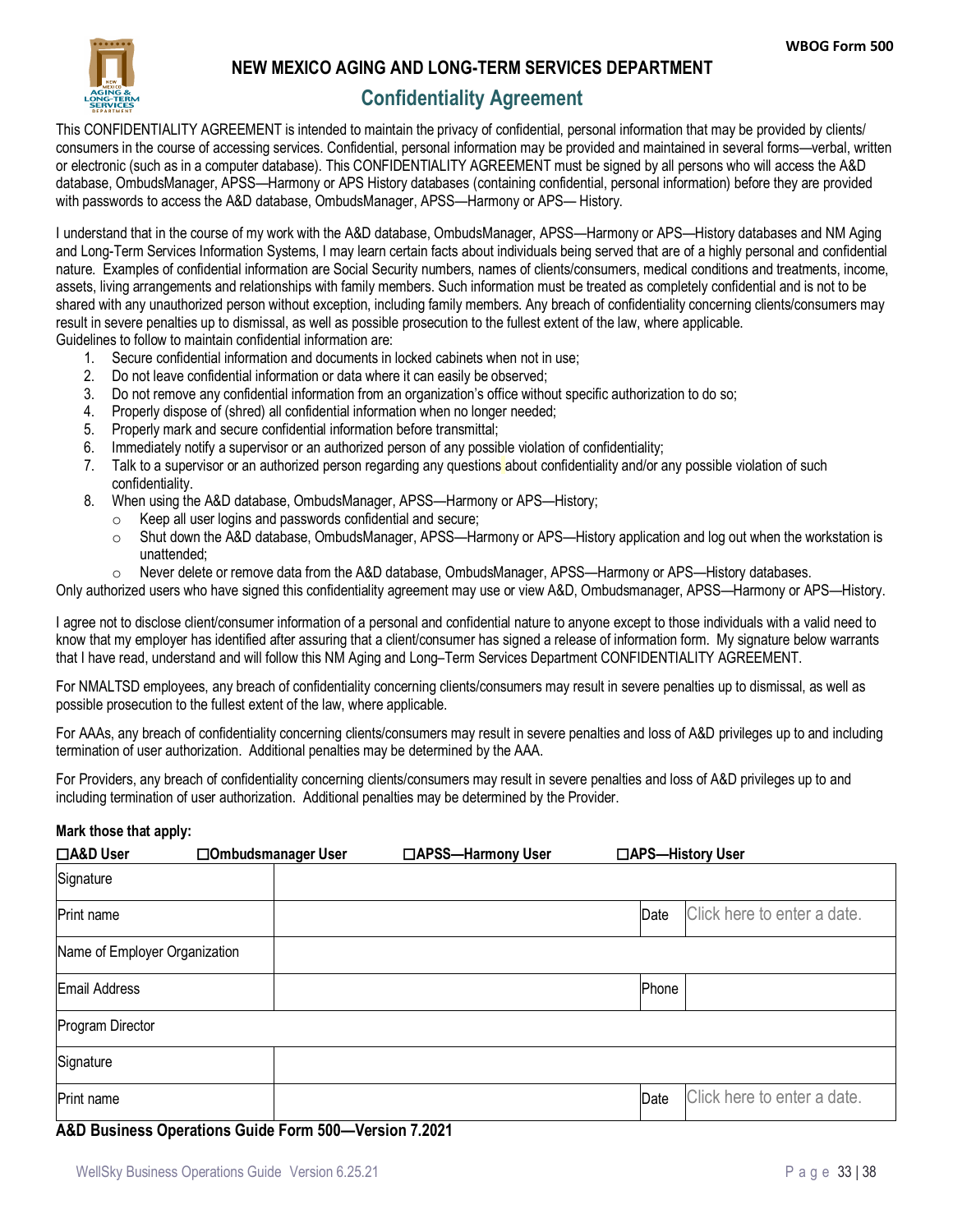<span id="page-33-0"></span>

# **Add—Change Request Form**

|                                                     | PURPOSE: This form is to be submitted with a Helpdesk ticket to request an addition or change to the A&D database. By submitting this form,<br>you are officially notifying NMALTSD of the requested addition or change to the A&D database. |                          |                                                                                |      |                     |                                                             |  |
|-----------------------------------------------------|----------------------------------------------------------------------------------------------------------------------------------------------------------------------------------------------------------------------------------------------|--------------------------|--------------------------------------------------------------------------------|------|---------------------|-------------------------------------------------------------|--|
| <b>Person requesting change</b>                     |                                                                                                                                                                                                                                              |                          |                                                                                |      |                     |                                                             |  |
| Last Name<br><b>First Name</b>                      |                                                                                                                                                                                                                                              |                          |                                                                                |      |                     | Agency/Provider/Site                                        |  |
| <b>Work Phone</b>                                   | E-Mail                                                                                                                                                                                                                                       |                          |                                                                                |      | <b>Request Date</b> |                                                             |  |
| Provider, Site, Service, Sub-Service-Request        |                                                                                                                                                                                                                                              |                          |                                                                                |      |                     |                                                             |  |
| □Add Provider                                       | □Deactivate Provider                                                                                                                                                                                                                         |                          | □Add Site                                                                      |      | □Deactivate Site    |                                                             |  |
| □Add Service                                        | □Deactivate Service                                                                                                                                                                                                                          |                          | □Add Sub-Service                                                               |      |                     | □Deactivate Sub-Service                                     |  |
| □ Add State Reporting<br>Tool (OAAPS) Mapping       | $\Box$ Deactivate OAAPS Mapping                                                                                                                                                                                                              |                          |                                                                                |      |                     | □ Describe Type, Service or Sub-Service or Permission Level |  |
| □Update Provider Information                        |                                                                                                                                                                                                                                              |                          |                                                                                |      |                     |                                                             |  |
| $\Box$ Other                                        |                                                                                                                                                                                                                                              |                          |                                                                                |      |                     |                                                             |  |
| Name of Provider/Site to add, update or deactivate: |                                                                                                                                                                                                                                              | Phone:                   | Hours of Operation:                                                            |      | Website:            |                                                             |  |
| <b>Street Address:</b>                              |                                                                                                                                                                                                                                              | City:                    | State: NM                                                                      | Zip: | Aging               | Provider/Area Agency on                                     |  |
| Location:                                           | Accessibilities:                                                                                                                                                                                                                             |                          |                                                                                |      |                     | Eligibilities:                                              |  |
| Service Area(s):                                    | Additional Phone Number(s):                                                                                                                                                                                                                  |                          |                                                                                |      |                     | Languages:                                                  |  |
|                                                     | Cell:                                                                                                                                                                                                                                        |                          | Other:                                                                         |      |                     |                                                             |  |
| Services Provided:                                  |                                                                                                                                                                                                                                              |                          | Other Information:                                                             |      |                     |                                                             |  |
| Description of request:                             | $\Box$ This request has been approved by the A&D User Group (SUG). (If approved by SUG, the justification sections below are not required.)<br>Justification Section-New Service(s) or Sub-Service(s) Requested:                             |                          |                                                                                |      |                     |                                                             |  |
| Why is the request necessary?                       |                                                                                                                                                                                                                                              |                          |                                                                                |      |                     |                                                             |  |
|                                                     | What would be the impact of implementing this request? (Who will be effected?)                                                                                                                                                               |                          |                                                                                |      |                     |                                                             |  |
| <b>Justification Section-Projected Outcome</b>      |                                                                                                                                                                                                                                              |                          |                                                                                |      |                     |                                                             |  |
| Pros                                                |                                                                                                                                                                                                                                              |                          | <b>Cons</b>                                                                    |      |                     |                                                             |  |
|                                                     |                                                                                                                                                                                                                                              |                          |                                                                                |      |                     |                                                             |  |
|                                                     |                                                                                                                                                                                                                                              | <b>Process Checklist</b> |                                                                                |      |                     |                                                             |  |
| Completed and Dated                                 | Step Number                                                                                                                                                                                                                                  |                          | Action                                                                         |      |                     | Responsibility                                              |  |
|                                                     | Fill out form<br>1.                                                                                                                                                                                                                          |                          | Complete the Add-Change Request Form                                           |      |                     | Requestor                                                   |  |
| Submit form to NMALTSD<br>2.<br>□<br>Helpdesk       |                                                                                                                                                                                                                                              |                          | IT with SUG, when appropriate, determines<br>viability of the request          |      |                     | IT and/or SUG                                               |  |
| □                                                   | Implement request<br>3.                                                                                                                                                                                                                      |                          | IT notifies the requestor of the decision<br>$\mathsf{I}\mathsf{T}$            |      |                     |                                                             |  |
| Reject request<br>4.<br>$\Box$                      |                                                                                                                                                                                                                                              |                          | IT notifies the requestor of the decision<br>$\overline{\mathsf{I}\mathsf{T}}$ |      |                     |                                                             |  |

**A&D Business Operations Guide Form 520—Version 7.2021**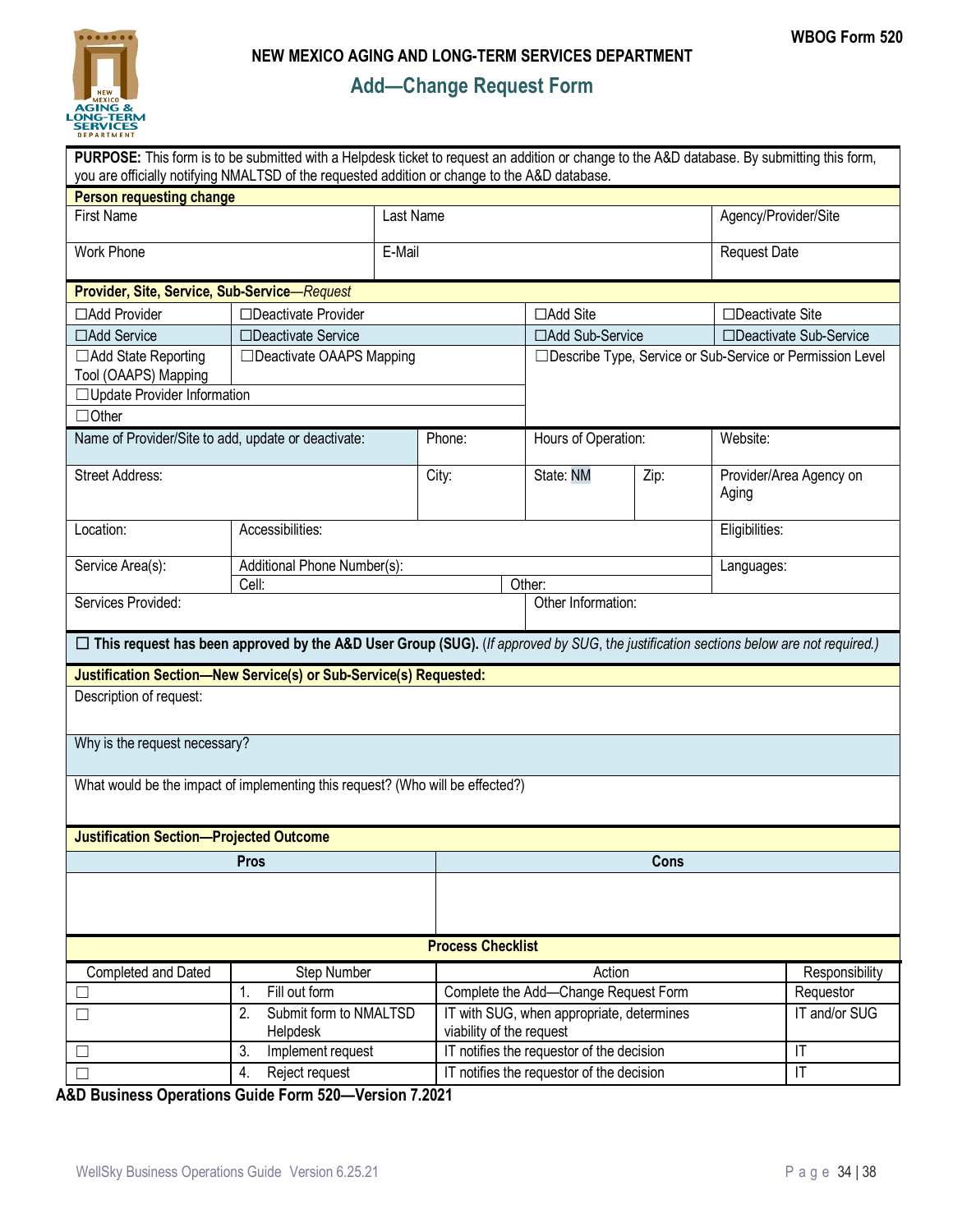<span id="page-34-0"></span>

#### **Request Date:** Click here to enter a date.

| <b>New User Information</b>                           |                               |                                              |  |  |  |  |
|-------------------------------------------------------|-------------------------------|----------------------------------------------|--|--|--|--|
| <b>User Request</b>                                   | Agency                        | Provider                                     |  |  |  |  |
| Choose an item.                                       | Choose an item.               | Click here to enter text.                    |  |  |  |  |
| <b>First Name</b>                                     | Middle Initial (not required) | <b>Last Name</b>                             |  |  |  |  |
| Click here to enter text.                             | Click here to enter text.     | Click here to enter text.                    |  |  |  |  |
| <b>Work Phone</b>                                     | <b>Email Address</b>          |                                              |  |  |  |  |
| Click here to enter text.                             | Click here to enter text.     |                                              |  |  |  |  |
| <b>Previous User Information (if applicable)</b>      |                               |                                              |  |  |  |  |
| <b>Name</b>                                           | <b>Portal ID</b>              | <b>Email Address</b>                         |  |  |  |  |
| Click here to enter text.                             | Click here to enter text.     | Click here to enter text.                    |  |  |  |  |
| <b>A&amp;D Access</b>                                 |                               |                                              |  |  |  |  |
| $\Box$ A&D                                            | $\Box$ A&D I&R                | $\Box$ A&D I&R-Central Registry              |  |  |  |  |
| <b>Other Applications</b>                             |                               |                                              |  |  |  |  |
| $\Box$ ServiceScan                                    | $\Box$ Import/Export Utility  | <b>Microsoft Access</b><br>$\vert \ \ \vert$ |  |  |  |  |
|                                                       |                               | Other<br>$\perp$                             |  |  |  |  |
| $\Box$ Mobile Assessments (ABQ Only)                  | $\Box$ NAPIS SRT              |                                              |  |  |  |  |
| $\Box$ Omnia Analyzer                                 | $\Box$ Omnia Designer         |                                              |  |  |  |  |
| (Assessment Analyzer)                                 | (Assessment Designer)         |                                              |  |  |  |  |
| <b>Notes</b>                                          |                               |                                              |  |  |  |  |
| Please enter any additional comments, questions, etc. |                               |                                              |  |  |  |  |
| Click here to enter text.                             |                               |                                              |  |  |  |  |
|                                                       |                               |                                              |  |  |  |  |

#### **WellSky Business Operations Guide Form 510—Version 7.2021**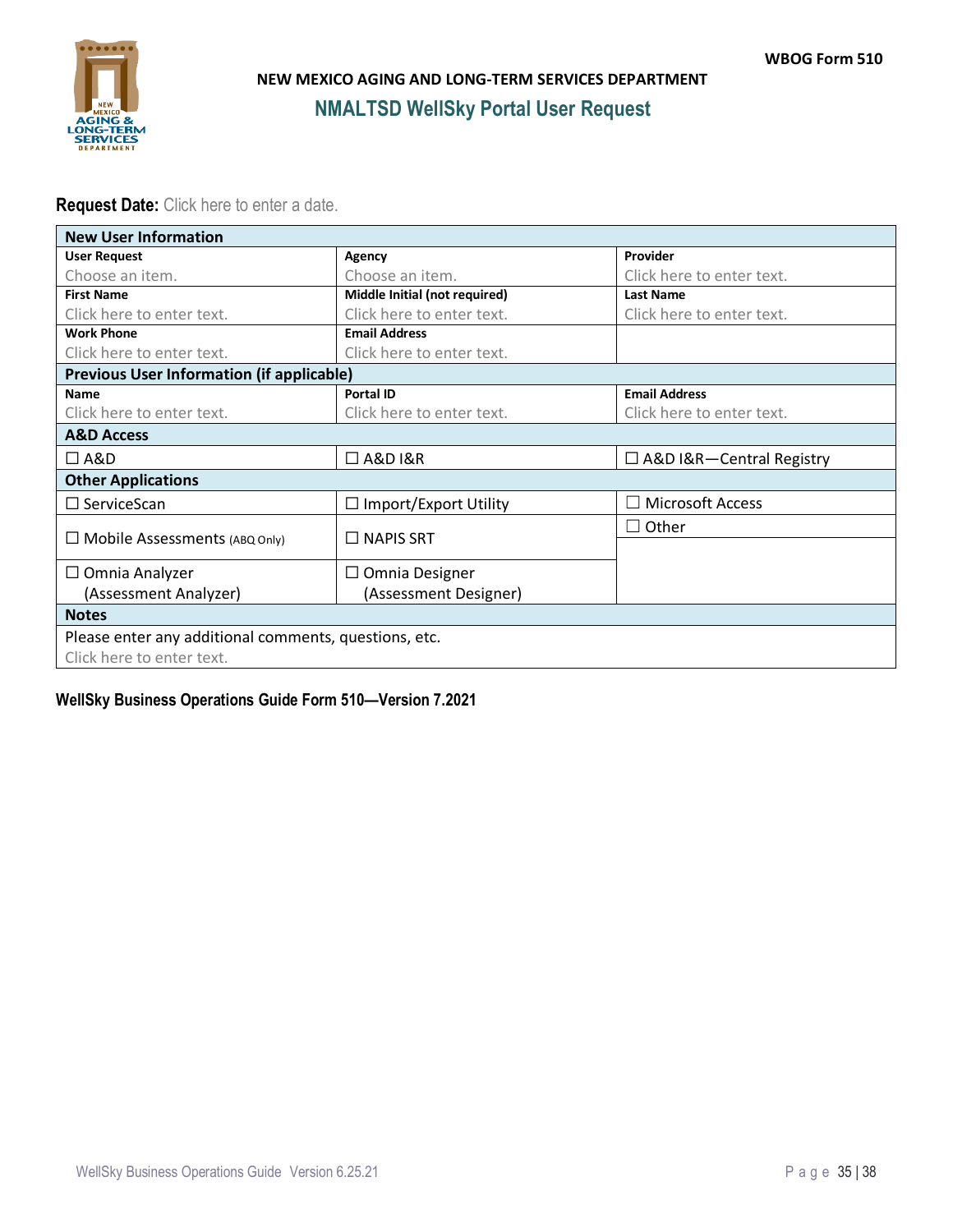# **NMALTSD Request to Access**

# **Social Assistance Management System (A&D) Through External License**

<span id="page-35-1"></span><span id="page-35-0"></span>

| PURPOSE: This form is to be used by area agency contractors that purchase A&D licenses directly from WellSky. It is to be submitted to all area<br>agencies with which the purchaser has a contract after the purchase of the A&D license from WellSky. The area agency(s) will sign off and submit<br>the form to the NMALTSD. The submission of this form officially notifies the NMALTSD of the purchase and requests access and permission to<br>utilize the A&D database. |                                                                                                                                                                                                                                                                               |                                                   |                                                                                               |                                     |                                  |  |  |  |
|--------------------------------------------------------------------------------------------------------------------------------------------------------------------------------------------------------------------------------------------------------------------------------------------------------------------------------------------------------------------------------------------------------------------------------------------------------------------------------|-------------------------------------------------------------------------------------------------------------------------------------------------------------------------------------------------------------------------------------------------------------------------------|---------------------------------------------------|-----------------------------------------------------------------------------------------------|-------------------------------------|----------------------------------|--|--|--|
|                                                                                                                                                                                                                                                                                                                                                                                                                                                                                |                                                                                                                                                                                                                                                                               |                                                   | AAA Contractor / New License Holder Information                                               |                                     |                                  |  |  |  |
| Contractor:                                                                                                                                                                                                                                                                                                                                                                                                                                                                    |                                                                                                                                                                                                                                                                               |                                                   |                                                                                               | Date:                               |                                  |  |  |  |
|                                                                                                                                                                                                                                                                                                                                                                                                                                                                                | Contact Name:                                                                                                                                                                                                                                                                 |                                                   |                                                                                               |                                     |                                  |  |  |  |
| Work Phone:                                                                                                                                                                                                                                                                                                                                                                                                                                                                    | Email:                                                                                                                                                                                                                                                                        |                                                   |                                                                                               |                                     |                                  |  |  |  |
|                                                                                                                                                                                                                                                                                                                                                                                                                                                                                | Submit the following attachments with this form:                                                                                                                                                                                                                              | □ NMALTSD IT Request Form                         |                                                                                               | □ NMALTSD Confidentiality Agreement |                                  |  |  |  |
|                                                                                                                                                                                                                                                                                                                                                                                                                                                                                | Statement of Acknowledgement for A&D Annual License Renewal                                                                                                                                                                                                                   |                                                   |                                                                                               |                                     |                                  |  |  |  |
|                                                                                                                                                                                                                                                                                                                                                                                                                                                                                |                                                                                                                                                                                                                                                                               |                                                   | , a new A&D license holder, acknowledge the WellSky requirement for annual license renewal. I |                                     |                                  |  |  |  |
|                                                                                                                                                                                                                                                                                                                                                                                                                                                                                | understand that it is my responsibility to renew the license, to comply with WellSky requirements, and to ask questions if I am unclear as to the                                                                                                                             |                                                   |                                                                                               |                                     |                                  |  |  |  |
|                                                                                                                                                                                                                                                                                                                                                                                                                                                                                | renewal process. I certify that I understand the requirement for the annual license renewal and will contact WellSky regarding its policy and<br>procedures. I also understand that I will immediately notify the AAA(s) with which I contract when user information changes. |                                                   |                                                                                               |                                     |                                  |  |  |  |
| <b>Print Name</b>                                                                                                                                                                                                                                                                                                                                                                                                                                                              |                                                                                                                                                                                                                                                                               | Signature                                         |                                                                                               | Date                                |                                  |  |  |  |
|                                                                                                                                                                                                                                                                                                                                                                                                                                                                                |                                                                                                                                                                                                                                                                               |                                                   | AAA                                                                                           |                                     |                                  |  |  |  |
| Name:                                                                                                                                                                                                                                                                                                                                                                                                                                                                          |                                                                                                                                                                                                                                                                               |                                                   | Signature and Date:                                                                           |                                     |                                  |  |  |  |
|                                                                                                                                                                                                                                                                                                                                                                                                                                                                                |                                                                                                                                                                                                                                                                               |                                                   | <b>NMALTSD</b>                                                                                |                                     |                                  |  |  |  |
|                                                                                                                                                                                                                                                                                                                                                                                                                                                                                | Compliance Statement: The direct purchase of an external license from WellSky has been noted and coordinated through NMALTSD in<br>accordance with the WellSky Business Operations Guide. Access Granted: □ Yes □ No (if denied, state reason)                                |                                                   |                                                                                               |                                     |                                  |  |  |  |
| Name:                                                                                                                                                                                                                                                                                                                                                                                                                                                                          |                                                                                                                                                                                                                                                                               |                                                   | Signature and Date:                                                                           |                                     |                                  |  |  |  |
|                                                                                                                                                                                                                                                                                                                                                                                                                                                                                |                                                                                                                                                                                                                                                                               |                                                   |                                                                                               |                                     |                                  |  |  |  |
|                                                                                                                                                                                                                                                                                                                                                                                                                                                                                |                                                                                                                                                                                                                                                                               |                                                   | <b>External License Process Checklist</b>                                                     |                                     |                                  |  |  |  |
|                                                                                                                                                                                                                                                                                                                                                                                                                                                                                | Please contact WellSky directly to purchase your license. After you have purchased and received your license, please contact NMALTSD to<br>request access and receive permission to utilize A&D database.                                                                     |                                                   |                                                                                               |                                     |                                  |  |  |  |
| Completed<br>and Dated                                                                                                                                                                                                                                                                                                                                                                                                                                                         | <b>Step Number</b>                                                                                                                                                                                                                                                            |                                                   | <b>Action</b>                                                                                 |                                     | <b>Responsibility</b>            |  |  |  |
| $\overline{\phantom{a}}$                                                                                                                                                                                                                                                                                                                                                                                                                                                       | 1. Purchase license                                                                                                                                                                                                                                                           |                                                   | <b>Contact WellSky and follow procedures</b>                                                  |                                     | Purchaser                        |  |  |  |
|                                                                                                                                                                                                                                                                                                                                                                                                                                                                                |                                                                                                                                                                                                                                                                               | Andrew Berg                                       |                                                                                               |                                     |                                  |  |  |  |
|                                                                                                                                                                                                                                                                                                                                                                                                                                                                                |                                                                                                                                                                                                                                                                               | <b>Inside Account Executive</b>                   |                                                                                               |                                     |                                  |  |  |  |
|                                                                                                                                                                                                                                                                                                                                                                                                                                                                                |                                                                                                                                                                                                                                                                               |                                                   | Andrew.Berg@WellSky.com                                                                       |                                     |                                  |  |  |  |
|                                                                                                                                                                                                                                                                                                                                                                                                                                                                                |                                                                                                                                                                                                                                                                               | Office: (913) 307.1169                            |                                                                                               |                                     |                                  |  |  |  |
|                                                                                                                                                                                                                                                                                                                                                                                                                                                                                |                                                                                                                                                                                                                                                                               | Mobile: (816) 799-3724                            |                                                                                               |                                     |                                  |  |  |  |
| $\Box$                                                                                                                                                                                                                                                                                                                                                                                                                                                                         | 2. Issue license                                                                                                                                                                                                                                                              | Issue license to purchaser                        | Inform NMALTSD IT when license is in place                                                    |                                     | WellSky                          |  |  |  |
| $\Box$                                                                                                                                                                                                                                                                                                                                                                                                                                                                         | 3. Request portal access                                                                                                                                                                                                                                                      |                                                   | Contact NMALTSD IT and follow procedures                                                      |                                     | New license holder               |  |  |  |
| $\Box$                                                                                                                                                                                                                                                                                                                                                                                                                                                                         | 4. Fill out forms                                                                                                                                                                                                                                                             | Complete NMALTSD paperwork:<br>New license holder |                                                                                               |                                     |                                  |  |  |  |
|                                                                                                                                                                                                                                                                                                                                                                                                                                                                                |                                                                                                                                                                                                                                                                               | IT Request Form                                   |                                                                                               |                                     |                                  |  |  |  |
|                                                                                                                                                                                                                                                                                                                                                                                                                                                                                | <b>Confidentiality Agreement</b><br>NMALTSD Request to Access A&D Through External License                                                                                                                                                                                    |                                                   |                                                                                               |                                     |                                  |  |  |  |
| $\Box$                                                                                                                                                                                                                                                                                                                                                                                                                                                                         | 5. Portal access                                                                                                                                                                                                                                                              | Grant access to portal                            |                                                                                               |                                     | ALTSD IT                         |  |  |  |
|                                                                                                                                                                                                                                                                                                                                                                                                                                                                                |                                                                                                                                                                                                                                                                               |                                                   | Track licenses, users, transfers, portal                                                      |                                     |                                  |  |  |  |
|                                                                                                                                                                                                                                                                                                                                                                                                                                                                                |                                                                                                                                                                                                                                                                               |                                                   | Notify AAA(s) & NMALTSD Data Integrity Unit (DIU) of portal access                            |                                     |                                  |  |  |  |
| $\Box$                                                                                                                                                                                                                                                                                                                                                                                                                                                                         | 6. Sandbox permissions                                                                                                                                                                                                                                                        | Complete training modules                         | Activate user names and passwords                                                             |                                     | AAA(s)                           |  |  |  |
| $\Box$                                                                                                                                                                                                                                                                                                                                                                                                                                                                         | 7. Database training                                                                                                                                                                                                                                                          |                                                   | Send completed training document to AAA(s)                                                    |                                     | AAA(s) and new<br>license holder |  |  |  |
|                                                                                                                                                                                                                                                                                                                                                                                                                                                                                |                                                                                                                                                                                                                                                                               |                                                   | Additional training through AAA(s)                                                            |                                     |                                  |  |  |  |
| $\Box$                                                                                                                                                                                                                                                                                                                                                                                                                                                                         | 8. A&D database production access                                                                                                                                                                                                                                             |                                                   | Grant access and permission for A&D database                                                  |                                     | AAA(s)                           |  |  |  |

#### **A&D Business Operations Guide Form 530—Version 7.2021**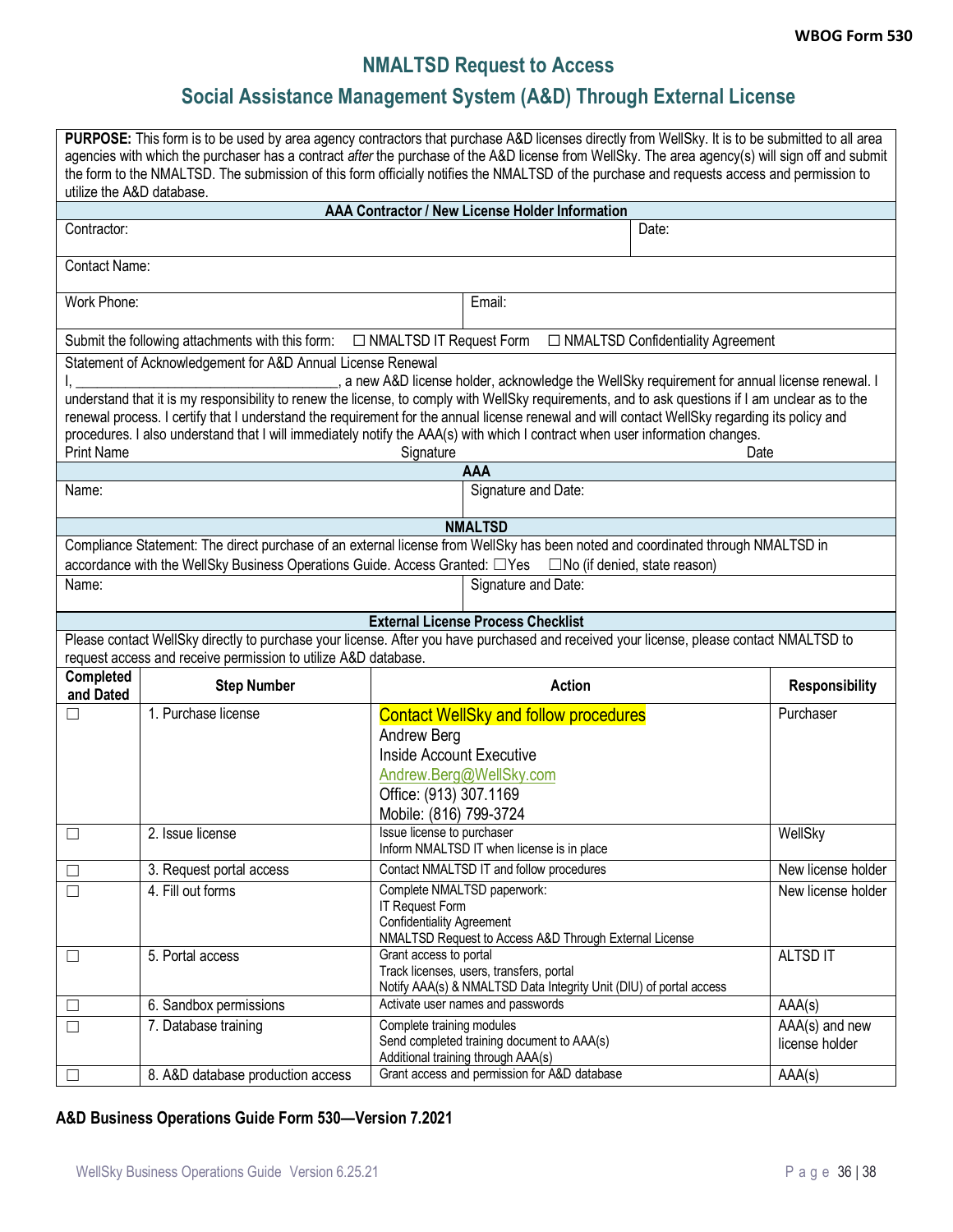# **WellSky—A&D Training for NMALTSD, Agencies, and Providers**

#### <span id="page-36-0"></span>**1. A&D Training Modules**

Below is a list of each A&D application training modules and the length of time it is likely to take to complete. The time does not consider how long it will take each user to complete the quiz and perform the hands-on exercises. *Users must score at least a 70% or better to move on to the next training section.*

#### **Training Modules:**

| Check<br>Modules to<br>Complete | #               | <b>Video Topic</b>                             | <b>Time</b>        | <b>Score</b> | Complete<br>Date | <b>Survey Link</b>                     |
|---------------------------------|-----------------|------------------------------------------------|--------------------|--------------|------------------|----------------------------------------|
| $\Box$                          |                 | NEW Aging and Disability Next Generation Intro | 12:09              |              |                  |                                        |
| $\Box$                          | 2               | <b>SAMS Activities and Referrals</b>           | 10:58              |              |                  | https://www.surveymonkey.com/r/Z8P9882 |
| $\Box$                          | 3               | <b>SAMS Consumer List</b>                      | 8:41               |              |                  | https://www.surveymonkey.com/r/2STK8NV |
| П                               | 4               | <b>SAMS Consumer Records</b>                   | 21:28              |              |                  | https://www.surveymonkey.com/r/DLQZY3M |
| $\Box$                          | 5               | <b>SAMS My Settings</b>                        | $\overline{12:}40$ |              |                  |                                        |
| П                               | 6               | NEW Aging and Disability Assessments           | 20:37              |              |                  | https://www.surveymonkey.com/r/BSD8GHM |
| $\Box$                          | 7               | <b>SAMS Care Plan Basics</b>                   | 24:37              |              |                  | https://www.surveymonkey.com/r/2SBCB79 |
| П                               | 8               | <b>SAMS Service Deliveries</b>                 | 13:40              |              |                  | https://www.surveymonkey.com/r/DLXFYZF |
| $\Box$                          | 9               | <b>SAMS Navigation and Grid Usage</b>          | 9:41               |              |                  |                                        |
| $\Box$                          | 10              | <b>SAMS Journals</b>                           | 6:36               |              |                  | https://www.surveymonkey.com/r/9PXKJHP |
| $\Box$                          | $\overline{11}$ | <b>SAMS Service Orders</b>                     | 12:40              |              |                  | https://www.surveymonkey.com/r/2BWRKYG |
| П                               | 12              | <b>SAMS Dashboards</b>                         | 11:32              |              |                  |                                        |
| □                               | 13              | <b>SAMS IR Calls</b>                           | 28:21              |              |                  |                                        |
| П                               | 14              | <b>SAMS Word Document Templates</b>            | 19:38              |              |                  |                                        |
| $\Box$                          | 15              | <b>SAMS Automated Workflows</b>                | 20:19              |              |                  |                                        |
| П                               | 16              | <b>SAMS Saved Searches</b>                     | 17:18              |              |                  | https://www.surveymonkey.com/r/2QQM2F5 |
| П                               | $\overline{17}$ | <b>SAMS Consumer Merge</b>                     | 11:59              |              |                  |                                        |
| $\Box$                          | 18              | <b>SAMS Reports</b>                            | 13:59              |              |                  | https://www.surveymonkey.com/r/2WZJ66Y |
| П                               | 19              | <b>SAMS Roster Definitions</b>                 | 17:23              |              |                  | https://www.surveymonkey.com/r/2WQD89Z |
| $\Box$                          | 20              | <b>SAMS ESD Rosters</b>                        | 14:08              |              |                  | https://www.surveymonkey.com/r/2SJ8QTZ |
| П                               | $\overline{21}$ | <b>SAMS Claims</b>                             | 21:22              |              |                  |                                        |
| $\Box$                          | 22              | SAMS Service Delivery Confirmation Wizard      | 11:30              |              |                  | https://www.surveymonkey.com/r/23CQ9BQ |
| П                               | 23              | SAMS Caregiver_Care Recipient.mpg              | 18:55              |              |                  | https://www.surveymonkey.com/r/2S5W6WG |
| $\Box$                          | $\overline{24}$ | <b>SAMS File Attachments.mpg</b>               | 12:36              |              |                  | https://www.surveymonkey.com/r/2S9LGSG |
| $\Box$                          | 25              | SHIP Reports.mpg                               | 13:32              |              |                  |                                        |
| $\Box$                          | $\overline{26}$ | <b>NEW Next Gen Customer Portal for Users</b>  | 5:21               |              |                  |                                        |
| П                               | 27              | <b>NEW Consumer Records Part 1</b>             | 13:42              |              |                  |                                        |
| □                               | $\overline{28}$ | <b>NEW Next Gen Customer Portal for Admins</b> | 16:57              |              |                  |                                        |
| П                               | 29              | <b>NEW Mobile Assessments Video</b>            |                    |              |                  | https://www.surveymonkey.com/r/2JVKVWK |

2. **A&D Sandbox** (practice)—after completion of the above Training Modules and prior to being granted access to the live A&D database, training components as assigned by the users' supervisor, are to be completed.

I have completed the A&D database training modules checked above.

| Name                   | Date |
|------------------------|------|
| Signature              |      |
| Supervisor's Signature |      |

#### **WellSky Business Operations Guide Form 540—Version 9.2021**